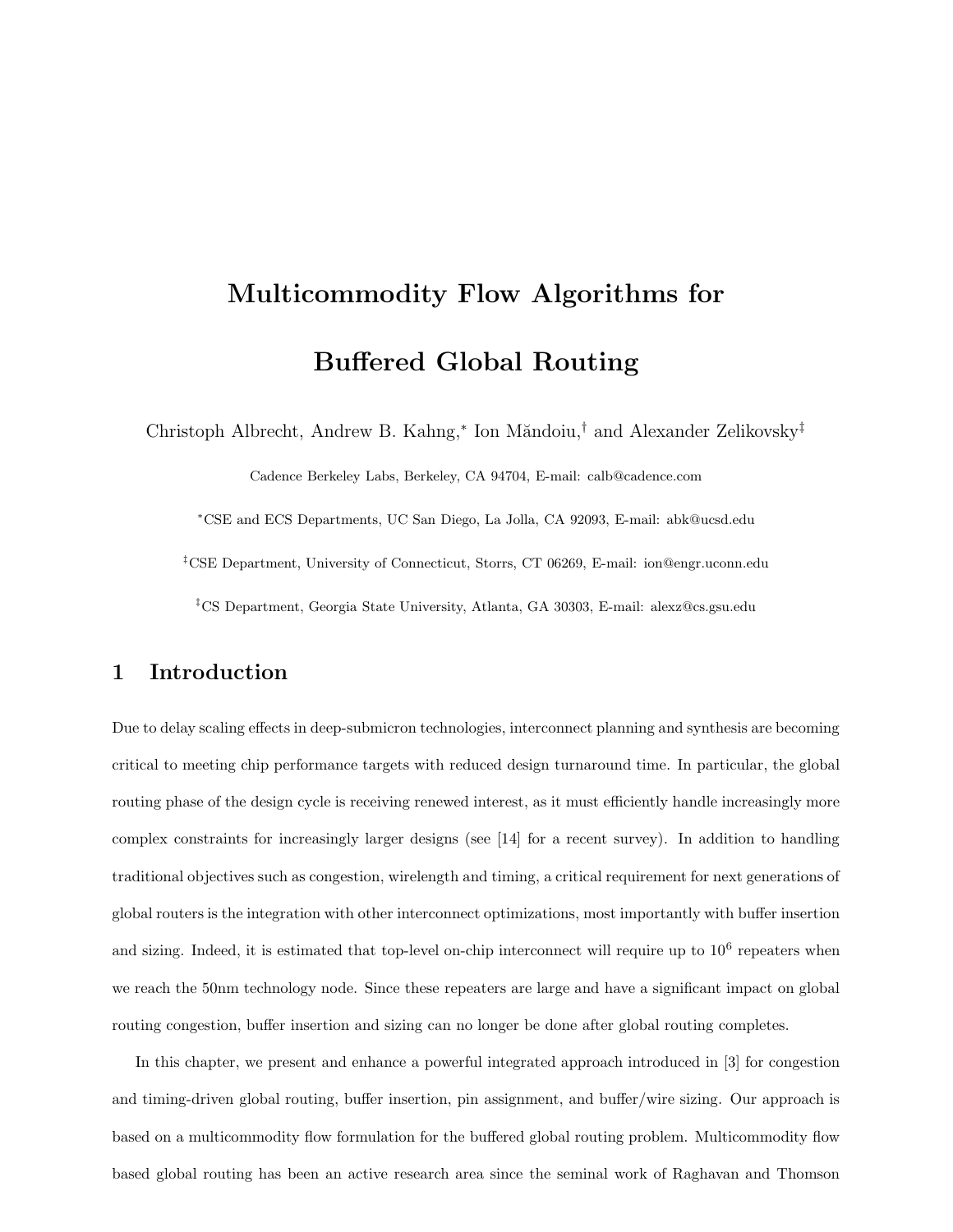#### 1 INTRODUCTION 2

[17]. Although the global routing problem is NP-hard (even highly restricted versions of it, see [20]), [17] has shown that the optimum solution can be approximated arbitrarily close in time polynomial in the number of nets and the inverse of the accuracy. To date, predictability of solution quality continues to be a distinct advantage of multicommodity flow based methods over all other approaches to global routing, including popular rip-up-and-reroute approaches [14].

The original method of Raghavan and Thomson relies on randomized rounding of an optimum fractional multicommodity flow. Subsequent works[8, 15] have improved runtime scalability by using the approximation algorithm for multicommodity flows by [18]. Yet, only the recent breakthrough improvements due to Garg and Könemann [13] and Fleischer [12] have rendered multicommodity flow based global routing practical for full chip designs [2]. As [2], our algorithm is built upon the efficient multicommodity flow approximation scheme of [13, 12]. Our main contribution is a provably good multi-commodity flow based algorithm that, for a given buffer site map, finds a buffered global routing minimizing buffer and wire congestion subject to given constraints on routing area (wirelength and number of buffers) and sink delays.

The key features of our approach include the following:

- Our implementation permits detailed floorplan evaluation in that it enables computing the tradeoff curve between routing area and wire/buffer congestion under any combination of delay and capacity constraints.
- Like the allocation heuristic in [5], our algorithm enforces maximum source/buffer wireloads and controls congestion by taking into account routing channel capacities and buffer site locations. At the same time, like the buffer-block planning algorithm in [10], our algorithm takes into account individual sink delay constraints.
- Simultaneously, our algorithm performs buffer and wire sizing by taking into account given libraries of buffer types and wire widths, and integrates layer and pin assignment (the latter with virtually no increase in runtime). Soft pin locations are modeled as multiple sites (grid locations), and are enabling to solution quality.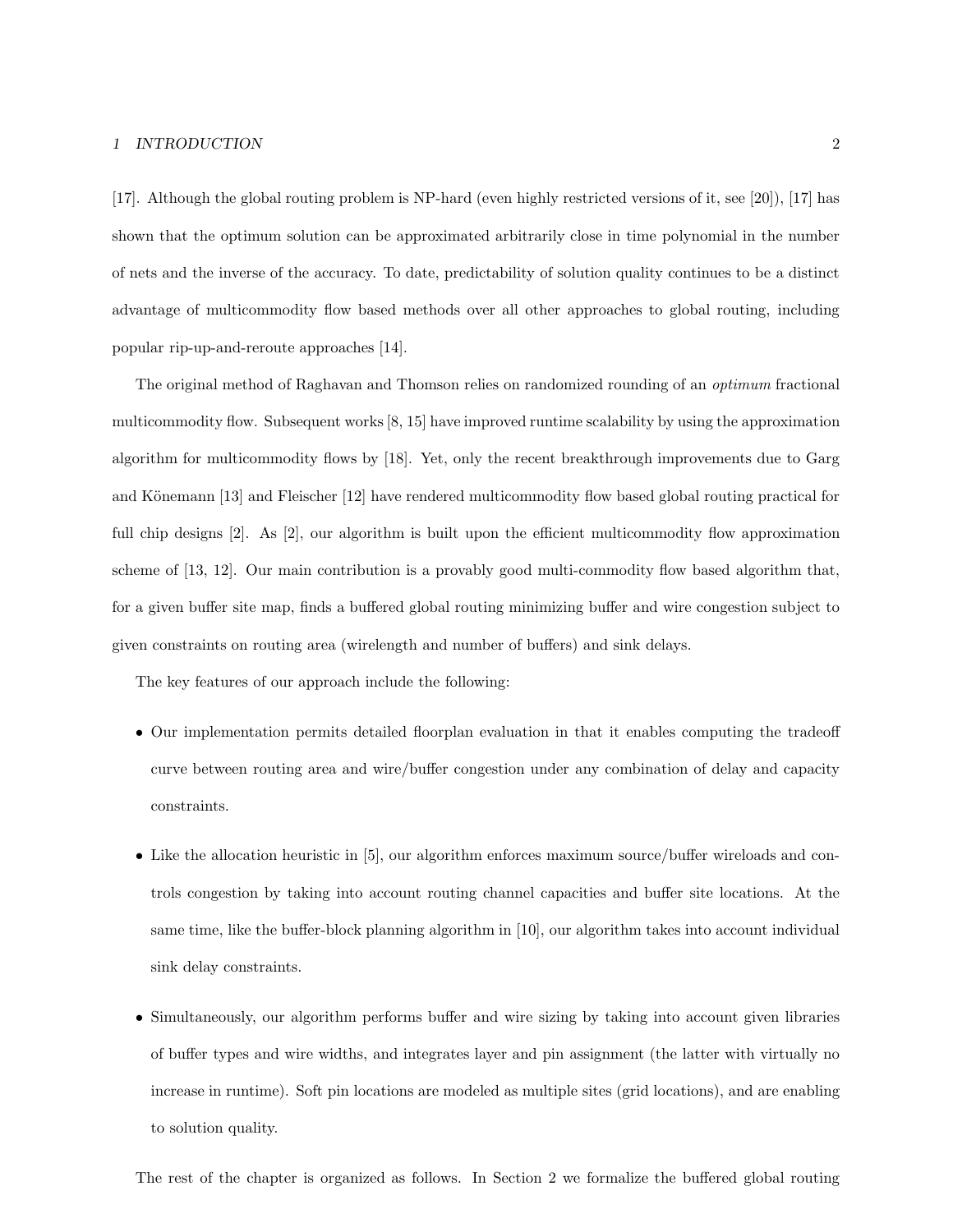problem for 2-pin nets. Then, in Section 3.2, we reformulate the problem as a minimum cost integer multicommodity flow problem (with capacities on *sets of edges*), give an efficient algorithm for finding nearoptimal solutions to the fractional relaxation, and show how to convert fractional solutions to near-optimal routings by randomized rounding. In Sections sec.multipin and 5 we show how our approach can be extended to handle multipin nets as well as pin assignment, polarity constraints imposed by the use of inverting buffers, buffer and wire sizing, and prescribed delay upperbounds. We conclude the chapter with experimental results detailing the scalability and limitations of our algorithm and comparing it to the heuristic in [5].

## 2 Problem formulation

In this section we formulate the buffered global routing problem. To simplify the presentation, we ignore pin assignment flexibility and assume that there is a single (non-inverting) buffer type and a single wire width. We further assume that only buffer wireload constraints must be satisfied (i.e., ignore delay upper-bounds). and that each net has 2 pins only. Extensions of our approach to pin assignment, polarity constraints induced by the use of inverting buffers, buffer and wire sizing, timing constraints, and multi-pin nets are discussed in Section 5.

For a given floorplan and tile size, we construct a vertex- and edge-weighted tile graph  $G = (V, E, b, w)$ ,  $b: V \to \mathbb{N}, w: E \to \mathbb{N}, \text{ where:}$ 

- $V$  is the set of tiles;
- $\bullet$  E contains an edge between any two adjacent tiles;
- For each tile  $v \in V$ , the *buffer capacity*  $b(v)$  is the number of buffer sites located in v; and
- For each edge  $e = (u, v) \in E$ , the *wire capacity*  $w(e)$  is the number of routing channels available between tiles  $u$  and  $v$ .

We denote by  $\mathcal{N} = \{N_1, N_2, \ldots, N_k\}$  the given netlist, where each net  $N_i$  is specified by a *source*  $s_i$  and a  $sink t_i$ .

A feasible solution to the buffered global routing problem seeks for each net  $N_i$  an  $s_i-t_i$  path  $P_i$  buffered using the available buffer sites (see Figure 1.1) such that the source vertex and the buffers drive each at most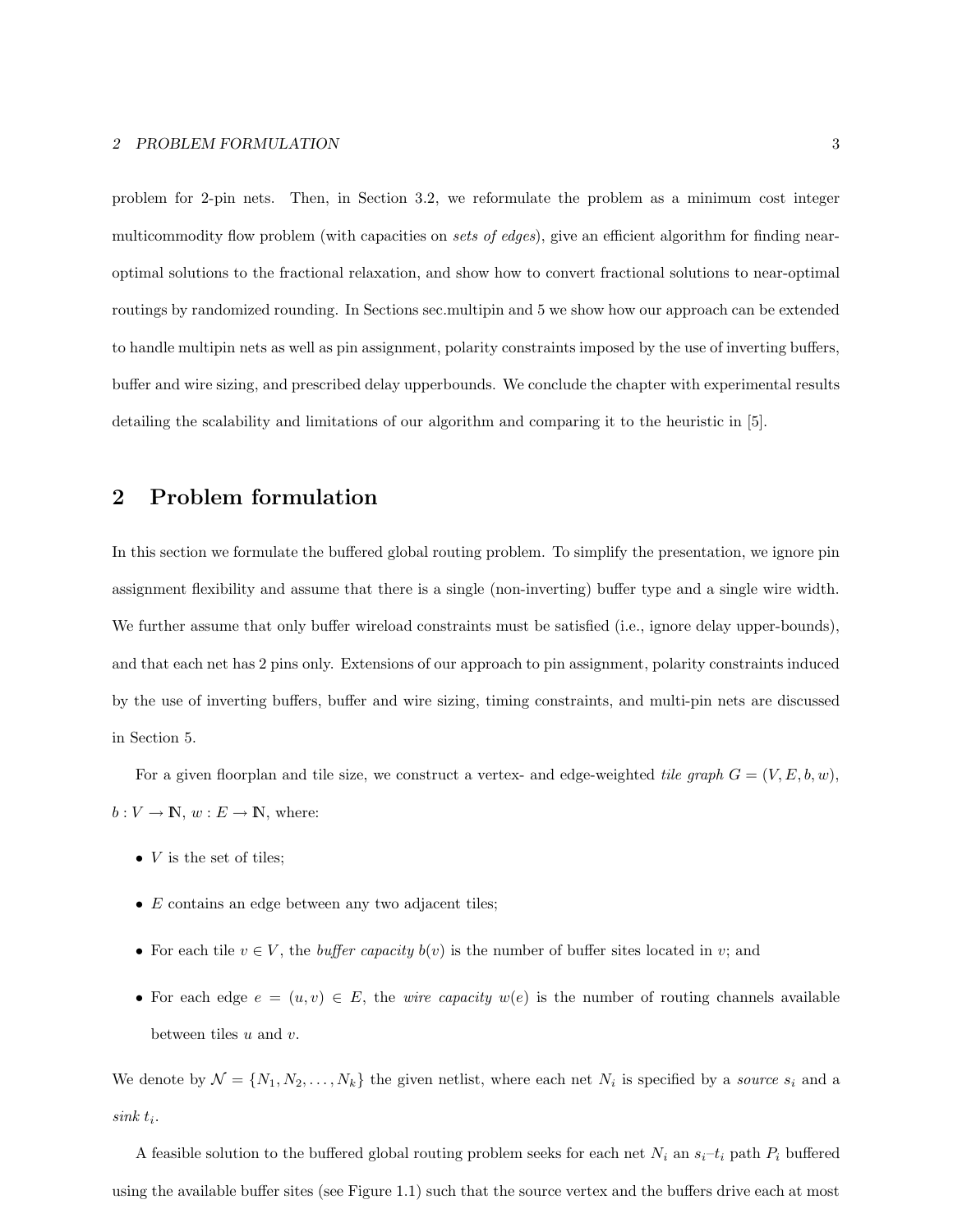U units of wire, where U is a given upper-bound (the example in Figure 1.1 has  $U = 5$ ). Formally, a *feasible* buffered routing for net  $N_i$  is a path  $P_i = (v_0, v_1, \ldots, v_{l_i})$  in G together with a set of buffers  $B_i \subseteq \{v_0, \ldots, v_{l_i}\}$ such that:

- $v_0 = s_i$  and  $v_{l_i} = t_i$ ;
- $w(v_{i-1}, v_i) \ge 1$  for every  $i = 1, ..., l_i$ ;
- $b(v_i) \geq 1$  for every  $v_i \in B_i$ ; and
- The length along  $P_i$  between  $v_0$  and the first buffer in  $B_i$ , between consecutive buffers, and between the last buffer and  $v_{l_i}$ , are all at most U.

We will denote by  $\mathcal{R}_i$  the set of all feasible routings  $(P_i, B_i)$  for net  $N_i$ . Given buffered routings  $(P_i, B_i) \in$  $\mathcal{R}_i$  for each net  $N_i$ , the relative *buffer congestion* is

$$
\mu = \max_{v \in V} \frac{|\{i : v \in B_i\}|}{b(v)}
$$

and the relative wire congestion is

$$
\nu = \max_{e \in E} \frac{|\{i : e \in P_i\}|}{w(e)}
$$

The buffered paths  $(P_i, B_i)$ ,  $i = 1, ..., k$ , are simultaneously routable iff both  $\mu \leq 1$  and  $\nu \leq 1$ . To leave resources available for subsequent optimization of critical nets and ECO routing, we will generally seek simultaneous buffered routings with buffer and wire congestion bounded away from 1. Using the total wire and buffer area as solution quality measure we get:

#### Integrated Global Routing and Bounded Wireload Buffer Insertion Problem<sup>1</sup>

#### Given:

- Grid-graph  $G = (V, E, b, w)$ , with buffer and wire capacities  $b : V \to \mathbb{N}$ , respectively  $w : E \to \mathbb{N}$ ;
- Set  $\mathcal{N} = \{N_1, \ldots, N_k\}$  of 2-pin nets with unassigned source and sink pins  $S_i, T_i \subseteq V$ ; and
- Wireload, buffer congestion, and wire congestion upper-bounds  $U > 0$ ,  $\mu_0 \leq 1$ , and  $\nu_0 \leq 1$ .

<sup>&</sup>lt;sup>1</sup>The problem is called *Floorplan Evaluation Problem* in [3], but the formulation is useful in post-placement scenarios as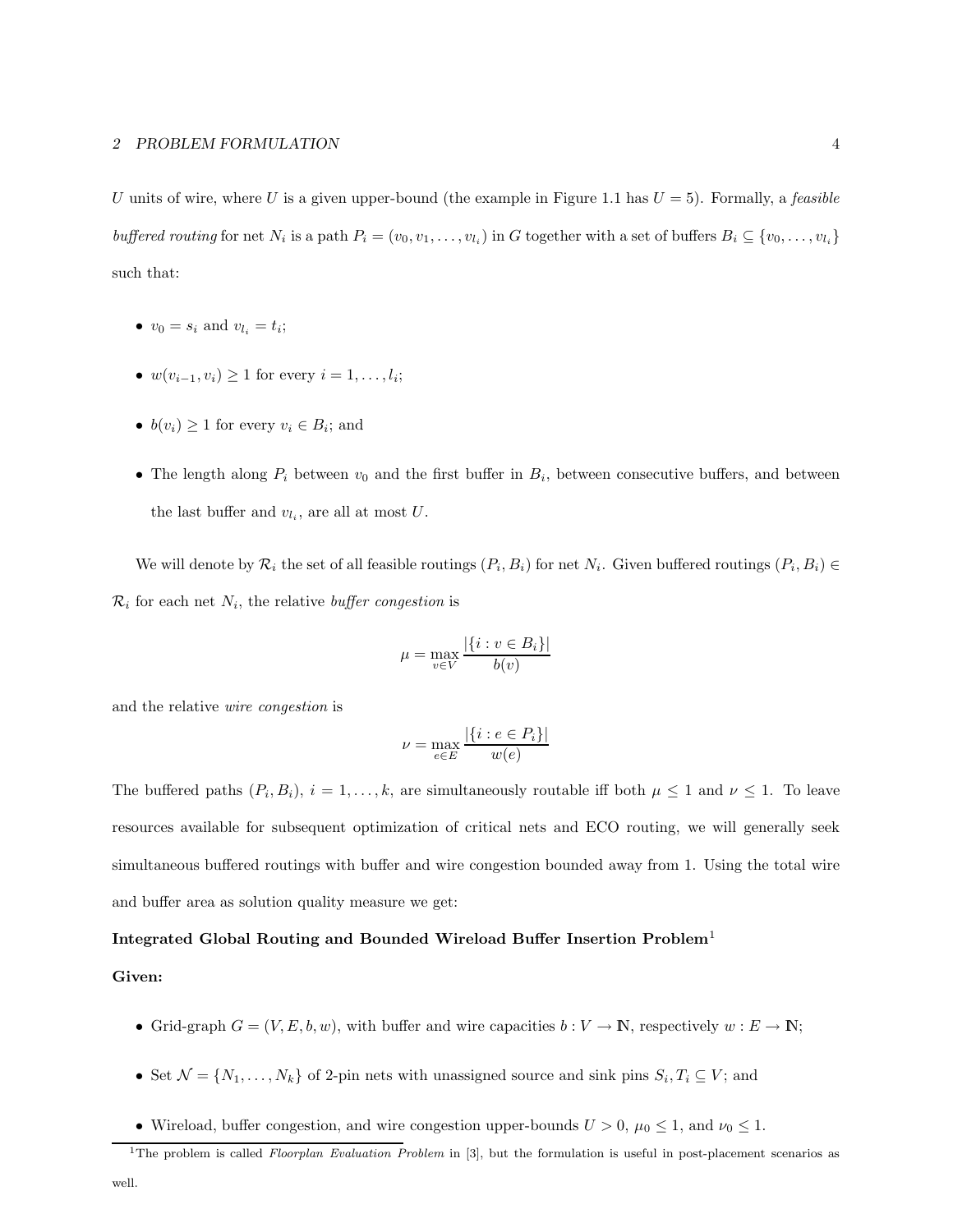**Find:** feasible buffered routings  $(P_i, B_i) \in \mathcal{R}_i$  for each net  $N_i$  with relative buffer congestion  $\mu \leq \mu_0$  and relative wire congestion  $\nu \leq \nu_0$ , minimizing the total wire and buffer area, i.e.,  $\alpha \sum_{i=1}^k |B_i| + \beta \sum_{i=1}^k |P_i|$ , where  $\alpha, \beta \geq 0$  are given constants.

## 3 Buffered Global Routing Via Multicommodity Flow Approximation

The high-level steps of our approach are the following:

- 1. Following Alpert et al. [5], we construct a 2-dimensional tile graph to capture the number and spatial distribution of wire routing tracks and buffer insertion sites available in the given floorplan. For simplicity, we assume throughout the chapter that all tiles have the same size. As discussed in [4], uneven tiling, i.e, using fine tiling in highly congested regions of the design and coarse tiling in regions blocked for routing or buffering, can be used to improve the tradeoff between accuracy and solution time.
- 2. We then build an auxiliary graph in which every directed path from a net source to the net's sink captures a feasible wire route between them together with locations for the buffers to be inserted on this route such that buffer load constraints are satisfied. The auxiliary graph is obtained automatically from the tile graph using an original gadget construction (Section 3.1) which only increases the size of the graph by a linear factor.
- 3. We use the auxiliary graph to formulate the buffered global routing problem as an integer linear program (ILP). To formally express the ILP, we use a 0/1 variable for each source-sink path, and require that exactly one path be chosen for each source-sink pair. The objective is to minimize the wire and buffer congestion subject to a given upper-bound on the total wirelength (Section 3.1).
- 4. We find a near-optimal solution to the fractional relaxation of the above integer program. Although the integer program has exponential size (there are exponentially many variables corresponding to sourcesink paths in the auxiliary graph), we give a combinatorial algorithm which runs in polynomial time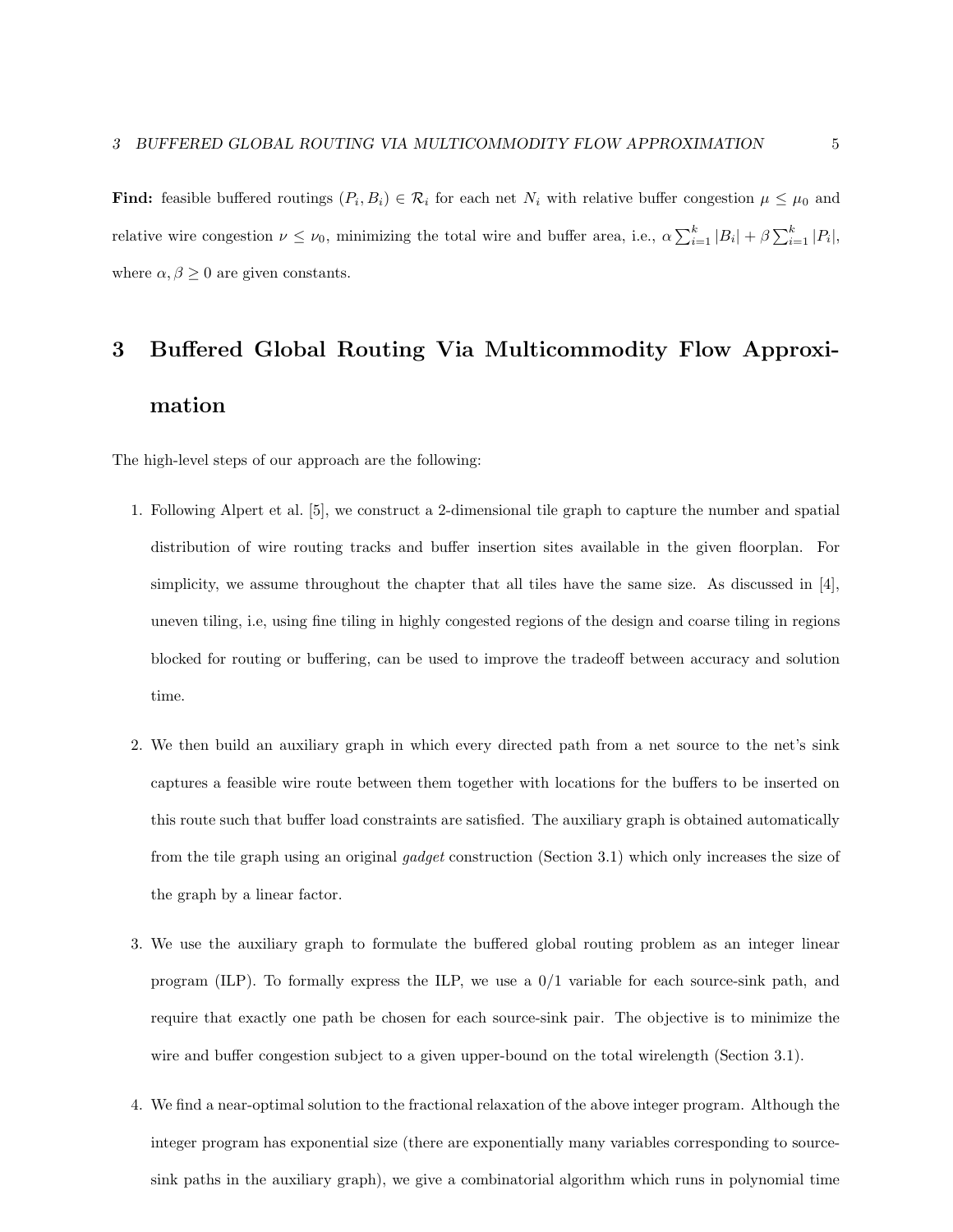by representing explicitly only non-zero variables (Section 3.2). The algorithm combines the general framework for multicommodity flow approximation introduced by [13, 12] with some of the extensions described in [2] and [11].

5. Finally, we round the fractional solution to an integer one using a heuristically enhanced version of the randomized rounding method originally proposed in [17] (Section 3.3).

In this section we detail each step of our approach for the case of 2-pin nets, and also discuss efficient computation of the entire tradeoff curve between routing area and congestion for a given floorplan (Section 3.4).

#### 3.1 Gadget Graph and Integer Program Formulation

Recall that, for every feasible buffered routing in the tile graph  $G = (V(G), E(G), b, w)$ , the wireload of the source and of each buffer must be at most  $U$ . We start by defining an auxiliary directed graph  $H$ which captures exactly these feasible buffered routings (see Figure 1.2). The graph H has  $U + 1$  vertices  $v^0, v^1, \ldots, v^U$  for each vertex  $v \in V(G)$ . The index of each copy corresponds to the *remaining wireload* budget, i.e., the number of units of wire that can still be driven by the last inserted buffer (or by the net's source). Buffer insertions are represented in the gadget graph by directed arcs of the form  $(v^j, v^U)$  following such an arc resets the remaining wireload budget up to the maximum value of U. Each undirected edge  $(u, v)$  in the tile graph gives rise to directed arcs  $(u^j, v^{j-1})$  and  $(v^j, u^{j-1}), j = 1, \ldots, U$ , in the gadget graph. Notice that the copy number decreases by 1 for each of these arcs, corresponding to a decrease of 1 unit in the remaining wireload budget. In addition, we add to  $H$  individual vertices to represent net sources and sinks. Each source vertex is connected by a directed arc to the U-th copy of the node representing the enclosing tile. Furthermore, all copies of the nodes representing enclosing tiles are connected by directed arcs into the respective sink vertices.

Formally, the graph  $H$  has vertex set

$$
V(H) = \{s_i, t_i \mid 1 \le i \le k\} \cup \{v^j \mid v \in V(G), 0 \le j \le U\}
$$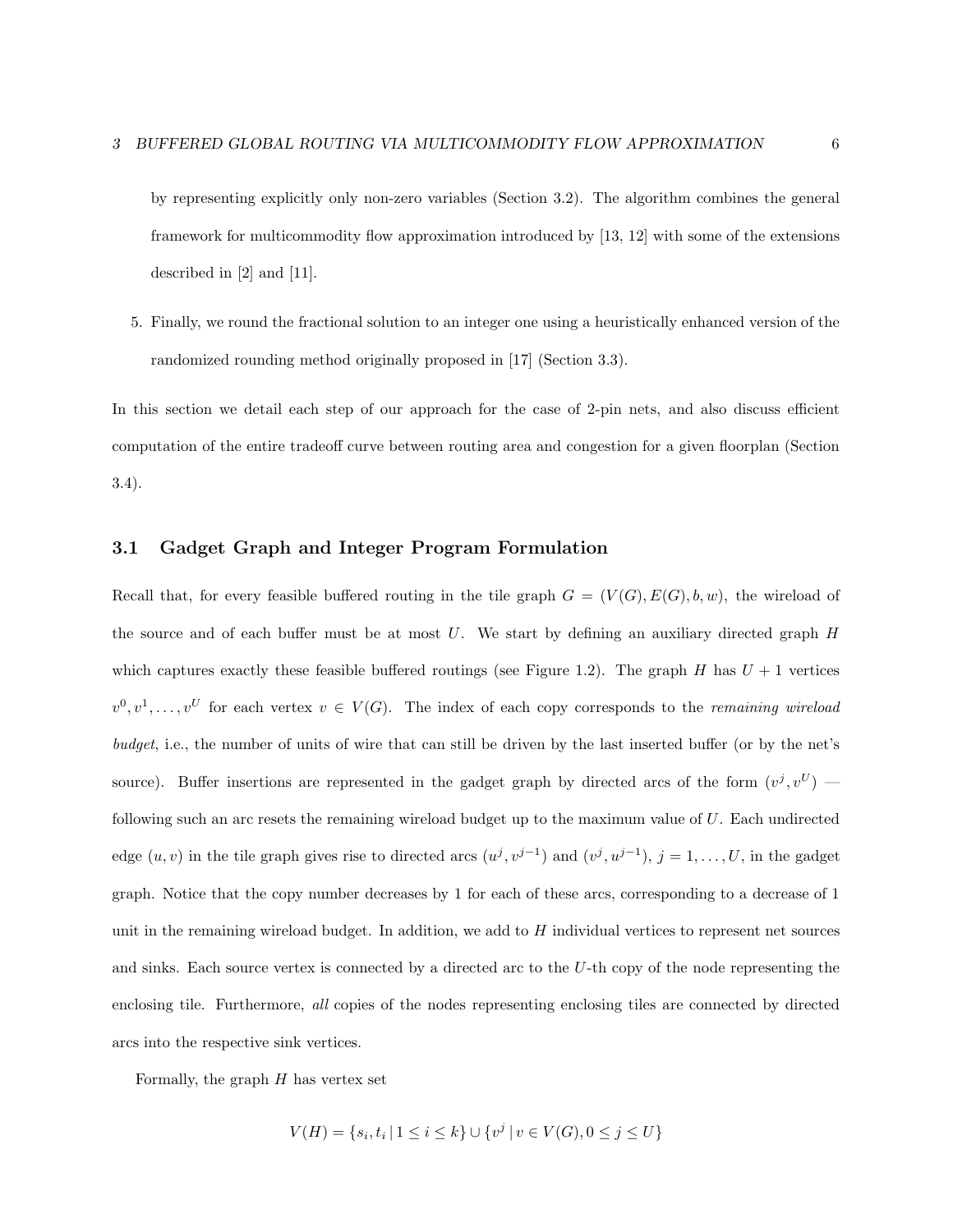and arc set

$$
E(H) = E_{src} \cup E_{sink} \cup \big( \bigcup_{(u,v) \in E(G)} E_{u,v} \big) \cup \big( \bigcup_{v \in V(G)} E_v \big)
$$

where

$$
E_{src} = \{(s_i, v^U) | \text{tile } v \text{ contains } s_i, 1 \le i \le k\}
$$
  
\n
$$
E_{sink} = \{(v^j, t_i) | \text{tile } v \text{ contains } t_i, 0 \le j \le U, 1 \le i \le k\}
$$
  
\n
$$
E_{u,v} = \{(u^j, v^{j-1}), (v^j, u^{j-1}) | 1 \le j \le U\}
$$
  
\n
$$
E_v = \{(v^j, v^U) | 0 \le j < U\}
$$

Each directed path in the gadget graph  $H$  corresponds to a buffered routing in the tile graph, obtained by ignoring copy indices for tile vertices and replacing each "buffer" arc  $(v^j, v^U)$  with a buffer inserted in tile v. Clearly, the construction ensures that the wireload of each buffer is at most  $U$  since a directed path in  $H$ can visit at most  $U$  vertices before following a buffer arc. Therefore, we get:

**Lemma 1.1** There is a 1-to-1 correspondence between the feasible buffered routings for net  $N_i$  in the tile graph G and the  $s_i-t_i$  paths in H.

We will use the correspondence established in Lemma 1.1 to give an integer linear program (ILP) formulation for the buffered global routing problem. Let  $\mathcal{P}_i$  denote the set of all simple  $s_i-t_i$  paths in H. We introduce a  $0/1$  variable  $x_p$  for every path  $p \in \mathcal{P} := \bigcup_{i=1}^{k} \mathcal{P}_i$ . The variable  $x_p$  is set to 1 if the buffered routing corresponding to  $p \in P_i$  is used to connect net  $N_i$ , and to 0 otherwise. With this notation, the buffered global routing problem can be formulated as follows:

$$
\min \sum_{p \in \mathcal{P}} \left( \alpha \sum_{v \in V(G)} |p \cap E_v| + \beta \sum_{(u,v) \in E(G)} |p \cap E_{u,v}| \right) x_p \tag{1.1}
$$

subject to

$$
\sum_{p \in \mathcal{P}} |p \cap E_v| \, x_p \le \mu_0 \, b(v), \qquad v \in V(G)
$$
\n
$$
\sum_{p \in \mathcal{P}} |p \cap E_{u,v}| \, x_p \le \nu_0 \, w(u,v), \quad (u,v) \in E(G)
$$
\n
$$
\sum_{p \in \mathcal{P}_i} x_p = 1, \qquad i = 1, \dots, k
$$
\n
$$
x_p \in \{0, 1\}, \qquad p \in \mathcal{P}
$$

ILP (1.1) is similar to the "path" formulation of the classical minimum cost integer multicommodity flow problem [1]. The only difference is that capacity constraints on the edges and vertices of the tile graph G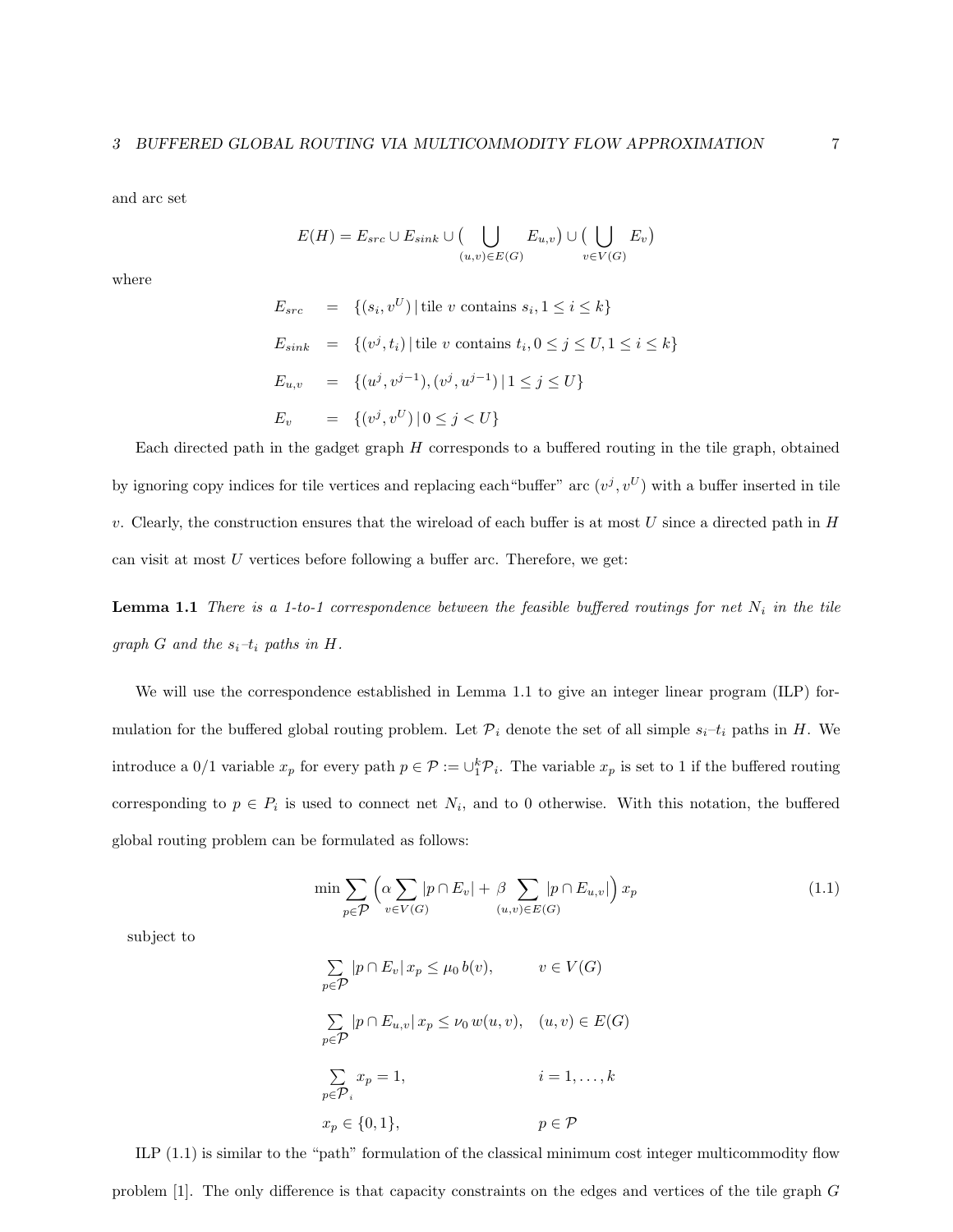become capacity constraints for sets of edges of the gadget graph  $H$  (see Figure 1.2). We note that the buffered global routing problem can be represented more compactly by using a polynomial number of edgeflow variables instead of the exponential number of path-flow variables  $x_p$ . However, we use formulation (1.1) since it is the natural setting for describing the approximation algorithm in next section. The exponential number of variables is not impeding the efficiency of the approximation algorithm, which, during its execution, represents explicitly only a polynomial number of paths with non-zero flow.

#### 3.2 The approximation algorithm

In this section we give an efficient approximation algorithm that can be used for solving the fractional relaxation of ILP (1.1). Using an approach similar to that used in [13] for solving the minimum cost concurrent multicommodity flow problem (see also [2]), instead of solving the relaxation of ILP (1.1) directly we introduce an upper bound  $D$  on the wire and buffer area and consider the following linear program  $(LP)$ :

$$
\min \lambda \tag{1.2}
$$

subject to

$$
\sum_{p \in \mathcal{P}} \left( \alpha \sum_{v \in V(G)} |p \cap E_v| + \beta \sum_{(u,v) \in E(G)} |p \cap E_{u,v}| \right) x_p \le \lambda D
$$
\n
$$
\sum_{p \in \mathcal{P}} |p \cap E_v| x_p \le \lambda \mu_0 b(v), \qquad v \in V(G)
$$
\n
$$
\sum_{p \in \mathcal{P}} |p \cap E_{u,v}| x_p \le \lambda \nu_0 w(u,v), \quad (u,v) \in E(G)
$$
\n
$$
\sum_{p \in \mathcal{P}} x_p = 1, \qquad i = 1, ..., k
$$
\n
$$
x_p \ge 0, \qquad p \in \mathcal{P}
$$

Let  $\lambda^*$  be the optimum objective value for LP (1.2). Solving the fractional relaxation of ILP (1.1) is equivalent to finding the minimum D for which  $\lambda^* \leq 1$ . This can be done by a binary search which requires solving the LP  $(1.2)$  for each probed value of D. A lower bound on the optimal value of D can be derived by ignoring all buffer and wire capacity constraints, i.e., by computing for each net  $N_i$  buffered paths  $p \in \mathcal{P}_i$ minimizing  $\alpha \sum$  $\chi \sum_{v \in V(G)} |p \cap E_v| + \beta \sum_{(u,v) \in B}$  $\beta \sum_{(u,v)\in E(G)} |p \cap E_{u,v}|.$  A trivial upper bound is the total routing area available,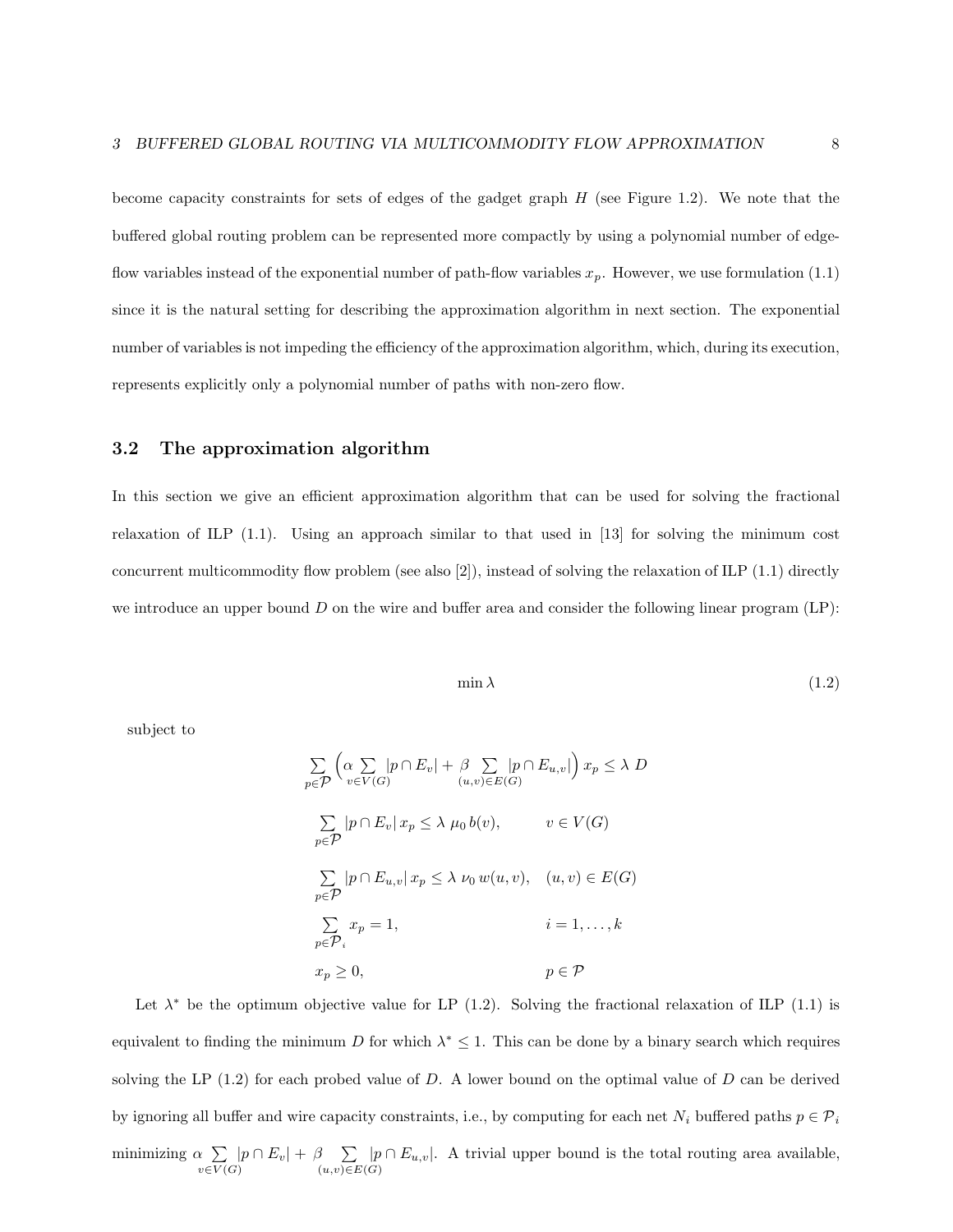i.e.,  $D_{\text{max}} = \alpha \mu_0 \sum$  $\partial_0 \sum_{v \in V(G)} b(v) + \beta \nu_0 \sum_{(u,v) \in B}$  $(u,v) \in E(G)$  $w(u, v)$ . In particular, unfeasibility in the fractional relaxation of ILP (1.1) is equivalent to  $\lambda^*$  being greater than 1 when  $D = D_{\text{max}}$ , and can therefore be detected using the algorithm described below.

The algorithm for approximating the optimum solution to LP  $(1.2)$  (see Figure 1.3) uses the general framework for multicommodity flow approximation introduced in [13] combined with ideas similar to those in [11] for efficiently handling set capacity constraints. The algorithm relies on simultaneously approximating the dual LP:

$$
\max \sum_{i=1}^{k} l_i \tag{1.3}
$$

subject to

$$
\sum_{v \in V(G)} \mu_0 b(v) y_v + \sum_{(u,v) \in E(G)} \nu_0 w(u,v) z_{u,v} + Du = 1
$$
  

$$
\sum_{v \in V(G)} |p \cap E_v| (y_v + \alpha u) + \sum_{(u,v) \in E(G)} |p \cap E_{u,v}| (z_{u,v} + \beta u) \ge l_i, \ p \in \mathcal{P}_i
$$
  

$$
y_v \ge 0, \quad v \in V(G)
$$
  

$$
z_e \ge 0, \quad e \in E(G)
$$

The algorithm starts with trivial solutions for LPs  $(1.2)$  and  $(1.3)$ , and then updates these solutions over several phases. In each phase (lines 5–16 in Figure 1.3) one unit of flow is routed for each commodity; a feasible solution to LP (1.2) is obtained in line 17 after dividing all path flows by the number of phases. Commodities are routed along paths with minimum weight with respect to weights of  $y_v + \alpha u$  for arcs in  $E_v, v \in V(G)$ , of  $z_{u,v} + \beta u$  for arcs in  $E_{u,v}$ ,  $(u, v) \in E(G)$ , and of 0 for all the other arcs (cf. LP (1.3)). The dual variables are increased by a multiplicative factor for all vertices/edges on a routed path; this ensures that dual weights increase exponentially with usage and thus often used edges are subsequently avoided [13].

Minimum-weight paths are computed in line (11) of the algorithm using Dijkstra's single-source shortest path algorithm. To reduce the number of shortest path computations, paths are recomputed only when their weight increases by a factor of more than  $(1 + \gamma \varepsilon)$  (see the test in line 9). This speed-up idea, first applied in [12] for the maximum multicommodity flow problem, has been shown in [2] to decrease the running time in practice while maintaining the same theoretical worst-case runtime. The proof of the following theorem can be found in [4].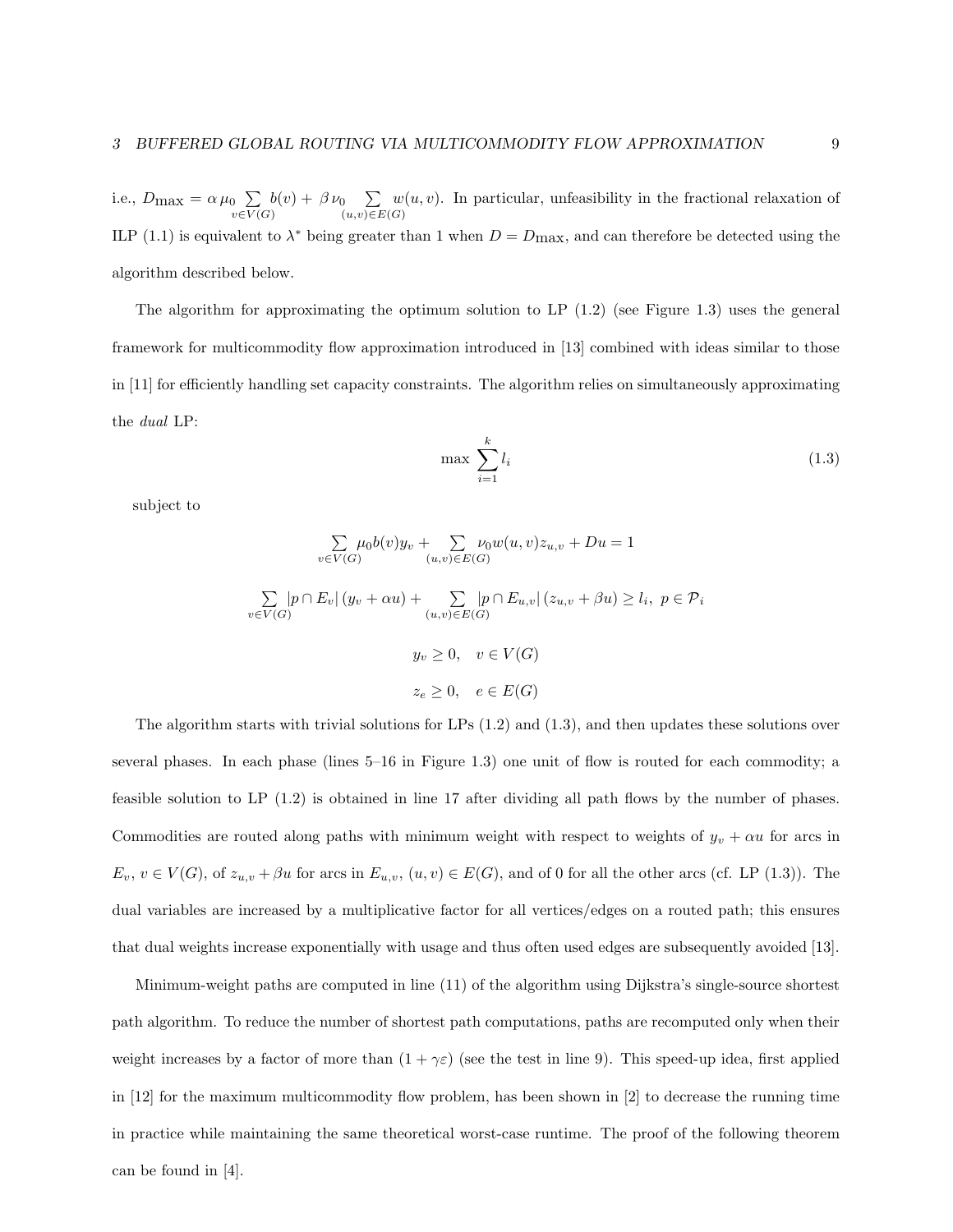**Theorem 1.1** The algorithm in Figure 1.3 finds an  $(1+\varepsilon_0)$ -approximation with  $O\left(\frac{1}{\varepsilon_0^2\lambda^*}k\log n\right)$  minimumweight path computations, using  $\varepsilon = \min\left\{\frac{1}{\gamma},\frac{1}{\gamma}(\sqrt{1+\varepsilon_0}-1),\frac{1}{4}\left(1-\left(\frac{1}{1+\varepsilon_0}\right)^{1/6}\right)\right\}$  and  $\delta = \left(\frac{1-\varepsilon'}{n+m}\right)$  $\frac{1-\varepsilon'}{n+m}$  $\big)^{1/\varepsilon}$ , where n and m are the number of vertices and edges of G, and  $\varepsilon' := \varepsilon (1 + \varepsilon)(1 + \varepsilon \gamma)$ .

**Remark 1.** The dependence on  $\lambda^*$  in Theorem 1.1 can be eliminated by a scaling technique described in [12]. Thus, using a Fibonacci heap implementation of Dijkstra's algorithm to compute minimum-weight paths leads to a runtime of  $O\left(\frac{1}{\epsilon_0^2}k(m+n\log n)\log n\right)$  for the algorithm in Figure 1.3.

**Remark 2.** Using ideas from [2], it can be shown that the algorithm in Figure 1.3 not only minimizes  $\lambda$ , but also "strives" for a lexicographically minimum solution with respect to the vector consisting of the relative buffer congestion of the vertices, the relative wire congestion of the edges, and the ratio between the total routing area and the upperbound D. This is particularly useful for the case when the floorplan is unroutable using the given buffer sites and wire tracks, since then the solution returned by the algorithm indicates where we should add more routing resources (by local perturbations of the floorplan) to reach routability. As noted above, this case is handled by running the algorithm with  $D = D_{\text{max}}$ . If we want to completely ignore the constraint on total routing area (i.e., set  $D = \infty$ ), the dual variable u is 0 throughout the whole execution of the algorithm and can thus be eliminated.

Remark 3. In a practical implementation, line (2) of the algorithm, which requires setting to zero an exponential number of variables, is not implemented explicitly. Rather, the algorithm keeps track only of the paths with non-zero flow, i.e., those paths for which flow is augmented in line (13). Several alternatives for memory efficient representation of the non-zero flows are discussed in next section.

#### 3.3 Randomized Rounding

In the previous section we have presented an algorithm for computing near-optimal solutions to LP 1.2. The last step in solving the buffered global routing problem is to convert these fractional flows into feasible buffered routings for each net. We follow the randomized rounding technique proposed by Raghavan and Thomson [17], and route each net  $N_i$  by randomly choosing one of the paths  $p \in \mathcal{P}_i$ , where the probability of choosing path p is equal to the fractional flow  $x_p$  (recall that  $\sum$  $p \in {\cal P}_i$  $x_p = 1$ , i.e.,  $x_p$  is a probability distribution over  $\mathcal{P}_i$ ). Since the fractional flows satisfy buffer and wire congestion constraints, it follows that (for large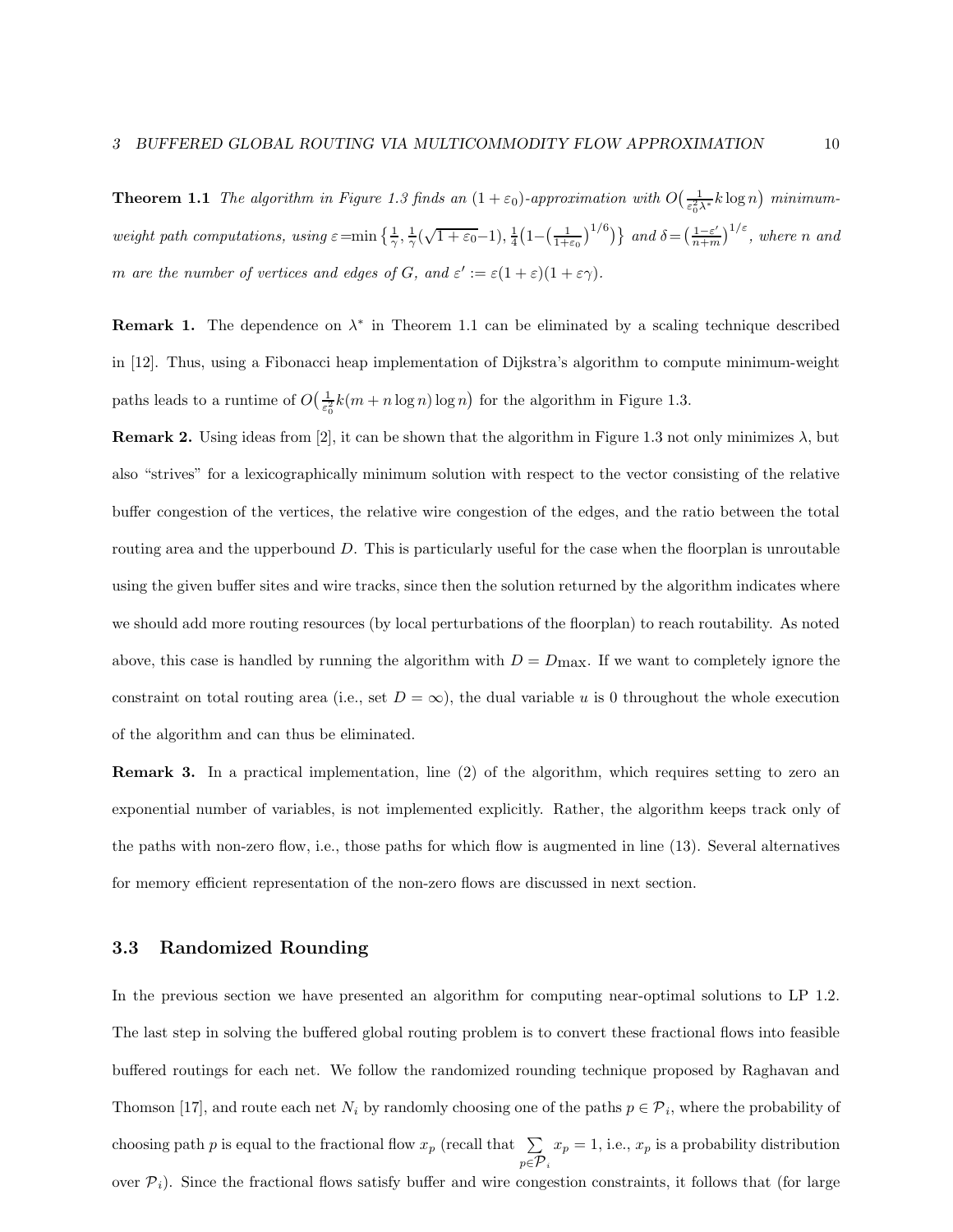enough capacities) the relative congestion after rounding increases only by a small factor [17].

A direct implementation of the randomized rounding scheme requires storing explicitly all paths with non-zero flow. However, this is typically unfeasible due to the large memory requirement. An alternative implementation, originally suggested by [17], is to compute edge flows instead of path flows during the algorithm in Figure 1.3, and then implement randomized rounding by performing a random walk between the source and sink of each net. As noted in [11], performing the random walks backwards, i.e., from sinks towards sources, leads to reduced congestion for the case when a significant number of the 2-pin nets result from decomposition of multi-pin nets.

A simpler implementation, which requires storing a single path per net, is to interleave randomized rounding with the computation of the fractional flows  $x_p$ . In this implementation, we continuously update the path selected for each net, as follows. In first phase, the single path routed for each net becomes the net's choice with probability 1. In iteration  $r > 1$ , the path routed for net i replaces the previous selection of net i with a probability of  $(r-1)/r$ . It is easy to see that the path selected after t phases was selected by the net in phase  $r = 1, \ldots, t$  with an equal probability of  $1/r$ , i.e., the probability that a path p is the final selection is equal to the fractional flow  $x_p$  computed by the algorithm in Figure 1.3.

The results reported in Section 6 were obtained using yet another implementation. In our implementation we save the paths routed for each net in the *last*  $K = 5$  phases of the algorithm in Figure 1.3 (note that the K paths resulting for each net need not be distinct). Then, we pick for each net one of the  $K$  saved paths, uniformly at random. To further improve the results, we repeat the random choices a large number of times (10,000 times in our implementation) and keep the choices that result in the smallest congestion or routing area (depending on the optimization criteria). We found this scheme, which has still reasonable memory requirements, to work better in practice than the other approaches (although, technically, it implements only a rough approximation of the probability distribution required by [17]).

#### 3.4 Area and congestion tradeoff curve

To evaluate a floorplan at an early stage of the design process, it is useful to find not only the minimum routing area needed for given bounds on  $\mu_0$  and  $\nu_0$  on the relative buffer and wire congestion, but also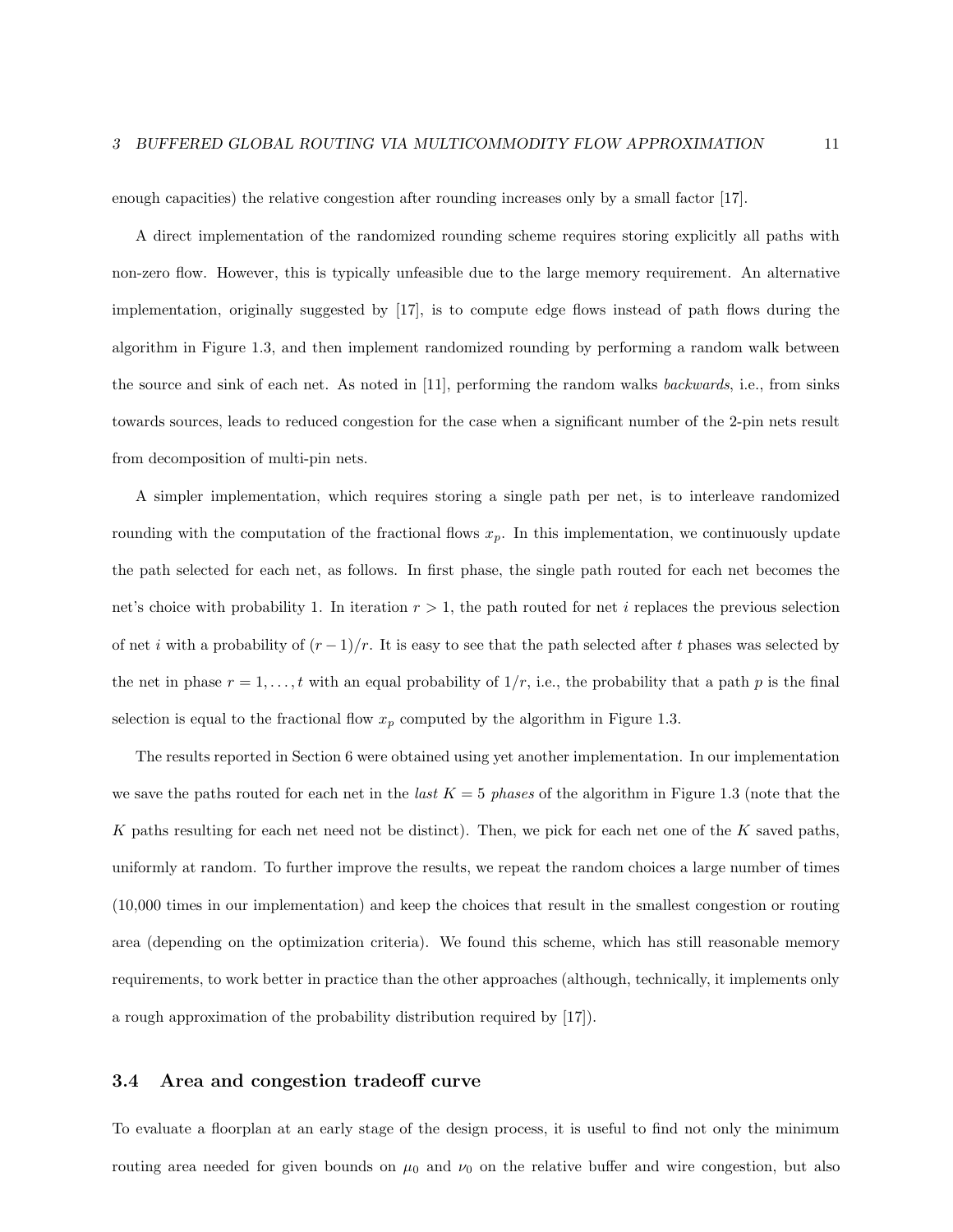how the total routing area increases if we enforce a smaller congestion. Obviously, a floorplan is better if a smaller area increase is needed for the same decrease in congestion. Let us denote by  $\Lambda(\mu, \nu)$  the minimum routing area needed for a fractional solution with relative buffer and wire congestion not more than  $\mu$  and  $\nu$ , respectively. In the following, we denote a fractional solution  $x_p$ ,  $p \in \mathcal{P}$  for LP (1.2), simply by a vector x. Let  $A(x)$ ,  $\mu(x)$ , and  $\nu(x)$  denote the total routing area, buffer congestion, respectively wire congestion of x. The proofs of the following lemmas can be found in [4].

**Lemma 1.2** The function  $(\mu, \nu) \rightarrow \Lambda(\mu, \nu)$  is convex.

**Lemma 1.3** Let x be an optimal solution of LP (1.2) for given D,  $\mu_0$  and  $\nu_0$ . If there exists a solution  $x'$ with max  $\left(\frac{\mu(x')}{\mu(x)}\right)$  $\frac{(x')}{\mu_0}, \frac{\nu(x')}{\nu_0}$  $\left(\frac{x'}{\nu_0}\right) < \max\left(\frac{\mu(x)}{\mu_0}\right)$  $\frac{\mu(x)}{\mu_0}, \frac{\nu(x)}{\nu_0}$  $\left(\frac{x}{\nu_0}\right)$ , then  $\Lambda(\mu(x), \nu(x)) = A(x)$ 

Lemma 1.3 shows that in certain cases we can derive a value  $\Lambda(\mu,\nu)$  from an optimal solution of the linear program (1.2), and thus the binary search suggested in Section 3.2 can be avoided. This suggests the following approach to computing the full area vs. congestion tradeoff curve. First, compute the feasible region (which is also convex) for  $\mu$  and  $\nu$  by ignoring the constraint on the area. Then solve the linear program LP (1.2) for certain values of D,  $\mu_0$  and  $\nu_0$ . If the solution is on the boundary of the feasible region, decrease D such that  $\mu$  and  $\nu$  increase, otherwise a new point for the area and congestion tradeoff curve has been found.

## 4 Handling Multipin Nets

Although a majority of nets have only two pins, modern designs also contain an increasing number of multipin nets. In order to apply our approximation algorithm from the previous section, we need to reduce multipin nets to 2-pin nets or otherwise adjust the algorithm to handle mutipin nets. In this section we consider several methods for decomposing multipin nets and present an extension of our algorithm to 3-pin nets; these alternatives provide a range of trade-offs between runtime and solution quality.

The standard reduction constructs the minimum spanning tree T over all  $k$  pins of a  $k$  pin net and then splits the net into  $k - 1$  2-pin nets each corresponding to a single edge in T. Although the wireload can be accurately taken in account, the inherent drawback of this approach is that for high fanout nets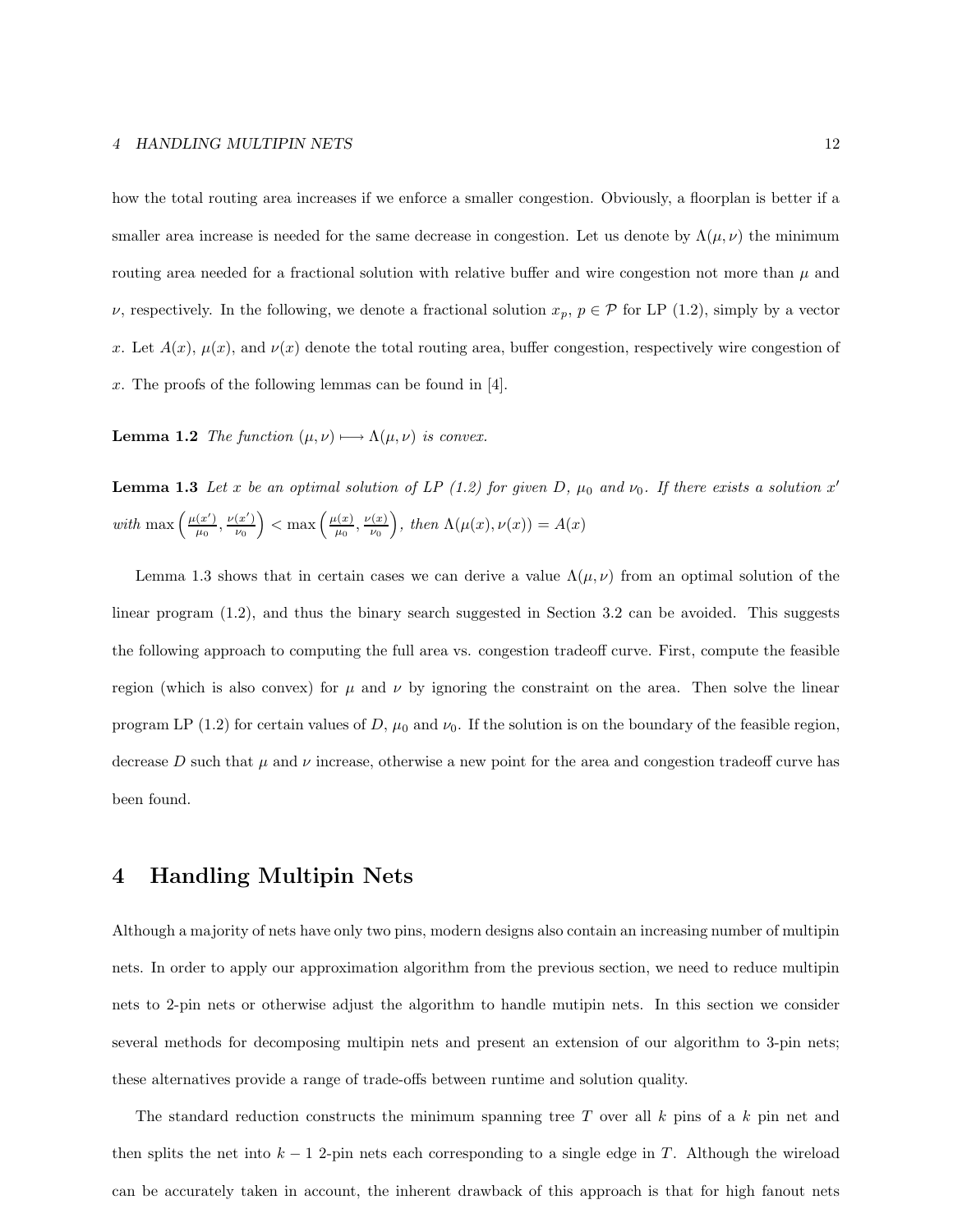we may end up with unbalanced and overloaded buffering. Note that the star topology decomposition, in which the source is connected with each sink by a separate edge, suffers from the same drawback. Instead of spanning trees, we suggest to use buffered Steiner trees. The minimum buffered routing for the entire k-pin net can be found using one of the algorithms from [7]. Such routing has been shown to be very close to optimal and is convenient for handling high fanout nets – both sink and wire loads are taken into account. The resulting buffered routing tree T connects the vertices of degree 1 (corresponding to terminals), degree 2 (corresponding to buffers) and degree 3 and 4 (corresponding to branching points for Steiner tree routing) (see Figure 1.4(a)). Our approach is to split T into smaller pieces (2- or 3-pin nets) and route them separately using the algorithm from the previous section. The resulting pieces have longer total wirelength, thus allowing more flexibility for congestion minimization. We distinguish three methods of splitting T.

**Fixed branching and fixed buffering.** The tree  $T$  is split into 2-vertex subgraphs by replacing each vertex v with the  $deg(v)$  copies each corresponding to one of the incident edges (see Figure 1.4(b)). Each subgraph corresponds to a single edge of  $T$  and has a single source and a single sink. The number of resulting 2-pin nets is  $k + p + b - 1$ , where k is the number of terminals, p is the number of Steiner points and b is the number of buffers in T. This decomposition is the least flexible - the positions of both buffers and Steiner points are fixed. Routing- and buffer-congestion minimization may require using very long detours with possible addition of extra buffers.

**Fixed branching and flexible buffering.** The tree T is split into 2-vertex subgraphs by replacing each branching vertex v with the  $deg(v)$  copies, each corresponding to one of the incident edges (see Figure 1.4(c)). Each subgraph corresponds to a single edge of the unbuffered version of T. The number of resulting 2-pin nets is k+p−1. Similar to the previous decomposition, there is limited room for rerouting but now the buffers can be shifted between grid cells resulting in much better opportunities for buffer-congestion minimization. Since the buffer insertion may be caused by large sink load (e.g., in Figure 1.4(c) net  $(s, p_1)$  requires a buffer because of the 3 sinks downstream), it is necessary to compensate the upper bound  $U$  for some nets. This can be easily done by decreasing the level of the source of such net as follows. Normally, the source of a net is placed at the highest node of the edge gadget, e.g.,  $u^5$  on Figure 1.2, but if compensation is necessary, then the source should be placed lower, e.g.,  $u^1$ , thus requiring a buffer much sooner.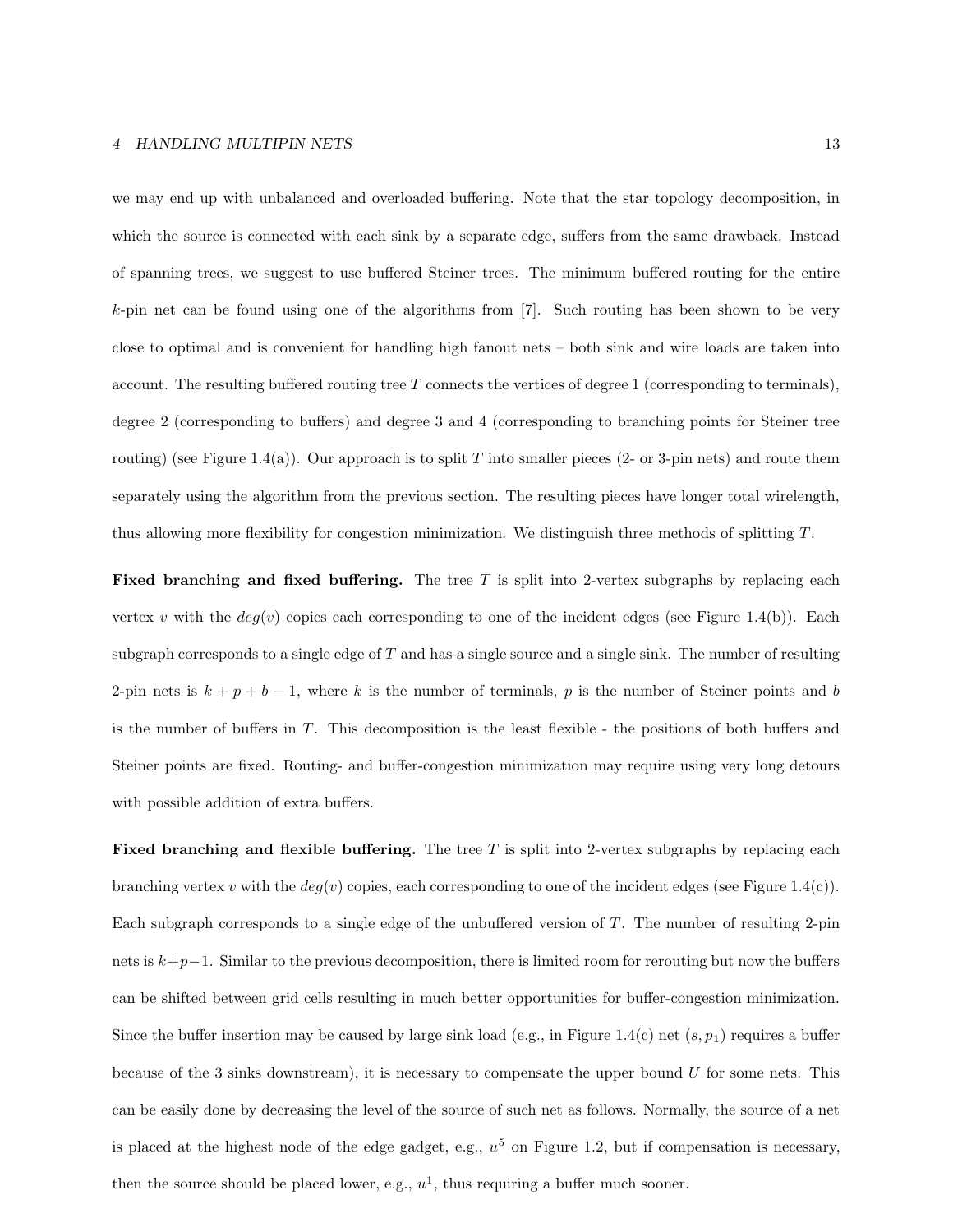**Half-flexible branching and flexible buffering.** Assume for simplicity that all Steiner points in  $T$  have degree 3 i.e., no degree-4 Steiner points are allowed. The vertices of the unbuffered tree  $T$  can be colored into 2 colors such that adjacent vertices have different color. If we fix locations of the Steiner points of the same color then all the resulting nets will have either 3 or 2 terminals (see Figure 1.4(d)). If we pick the color with the least amount of Steiner points, then we can be sure that at most half of all Steiner points are fixed implying that the number of resulting nets is at most  $k - 1$ . Indeed, at least  $p/2$  Steiner points are not fixed and the corresponding three 2-pin nets for fixed branching are replaced with one 3-pin net. This reduces the total number of nets with respect to fixed branching by at least  $2p/2 = p$ .

This decomposition is the most flexible one, giving most opportunities for routing and buffer-congestion minimization. Unfortunately, it requires runtime-costly adjustments to the approximation algorithm from the previous section. Figure 1.5 gives the modified subroutine for computing feasible routings having minimum weight with respect to the dual variables. We assume here that the possible locations of the source pin for a net  $N_i$  are specified by  $S_i$  as before, while the two sinks are specified by sets  $T_i^1$  and  $T_i^2$ . In the graph H we have vertices  $t_i^1$  and  $t_i^2$  and edge sets  $\{(v^j, t_i^l) | v \in T_i^l, j = 0, ..., U\}, l = 1, 2$  for the sink pins of such a 3-pin net. For each possible Steiner point v, the algorithm tries all possible lengths j and k to the first buffer on the path from  $v$  to  $t_i^1$  and respectively to  $t_i^2$ .

## 5 Extensions

In this section we describe how our approach to buffered global routing can be extended to handle pin assignment, polarity constraints imposed by the use of inverting buffers, buffer and wire sizing and prescribed delay upperbounds. The modifications required to handle these extensions involve only changes to the gadget graph described in Section 3.1, but not to the approximation algorithm in Figure 1.3 or to the randomized rounding scheme.

#### 5.1 Pin Assignment

At the early stages of the design flow there is a significant degree of flexibility available for pin assignment. and therefore the ability to exploit this flexibility can have a major impact on the quality of resulting global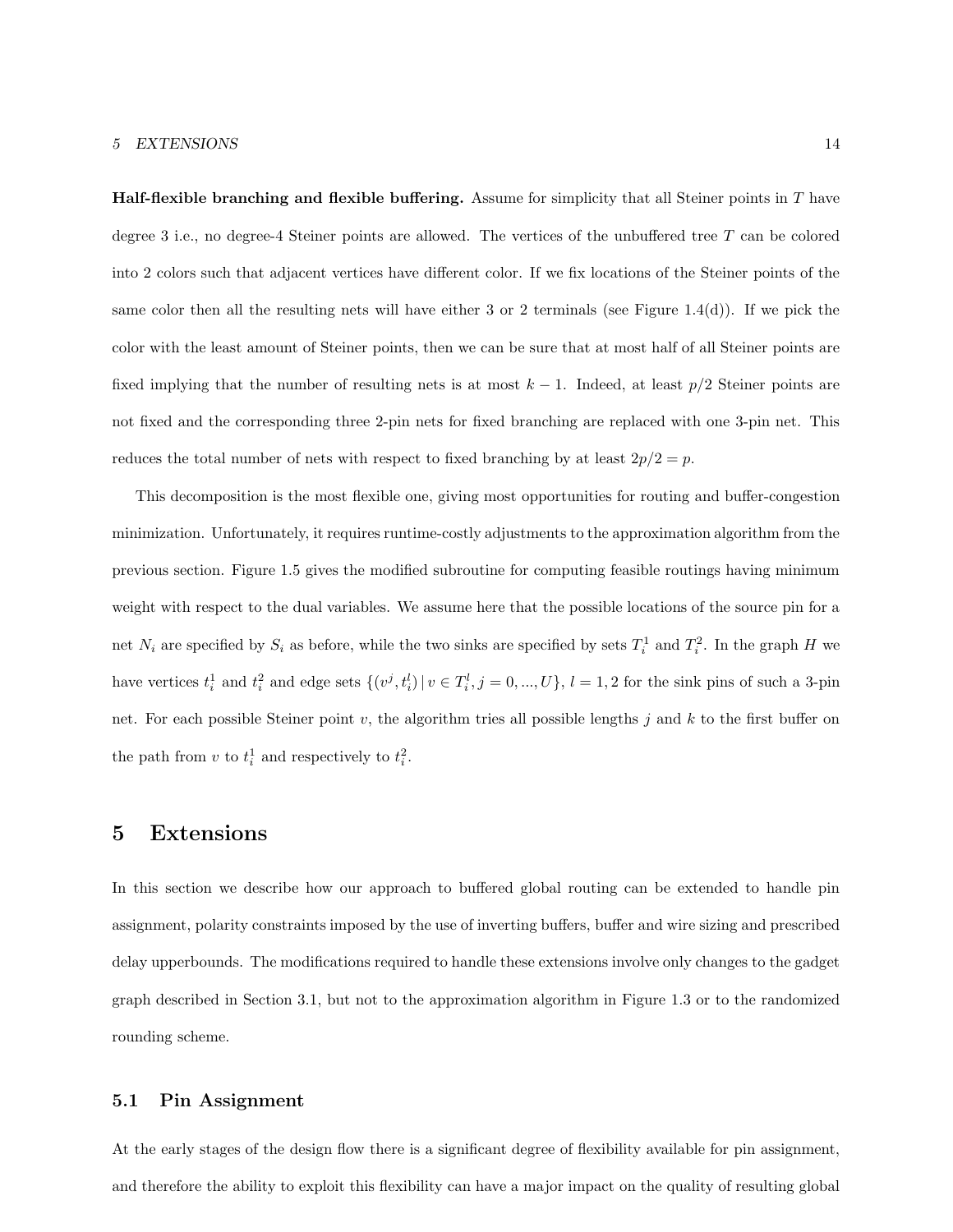routings. Consideration of pin assignment requires only two small changes in the construction of the gadget graph described in Section 3.1: (1) source vertices  $s_i$  must now be connected by directed arcs to the U-th copies of all nodes representing enclosing tiles, and (2) copies  $0, \ldots, U$  of all nodes representing enclosing tiles must be connected by directed arcs into the sink vertices  $t_i$ . Reading pin assignments from the paths selected by randomized rounding is trivial: we assign to each source (sink) an arbitrary pin in the tile visited first (last) by the selected path for the net.

The size of the gadget graph remains virtually unaffected by the pin assignment modification: for  $k$  nets we only add  $O(k)$  edges to the gadget graph under the realistic assumption that each pin can be assigned to at most  $O(1)$  tiles. Therefore, the time required to find minimum-weight paths, and hence the overall runtime of the algorithm in Figure 1.3, does not increase even though the number of paths available for each net increases when considering pin assignment.

#### 5.2 Polarity Constraints

The basic problem formulation in Section 2 considers only a non-inverting buffer type. In practice, inverting buffers are often preferred since they occupy a smaller area for the same driving strength. Although the use of inverting buffers introduces additional polarity constraints, which may require a larger number of buffers to be inserted, overall inverting buffers may lead to a better overall resource utilization. Algorithms for bounded capacitive load inverting (and non-inverting) buffer insertion have been recently discussed in [7]. The focus of [7] is on single net buffering, with arbitrary positions for the buffers. In our approach, the goal is to minimize the overall number of buffers required by the nets, and buffers can be inserted only in the available sites.

Consideration of polarity constraints require is achieved by modifying the basic gadget graph given in Section 3.1 as follows (see Figure 1.6). Each node of the basic gadget is replaced by an "even" and "odd" copy, i.e.,  $v^i$  is propagated into  $v_{even}^i$  and  $v_{odd}^i$ . Tile-to-tile arcs are replaced by two arcs connecting copies with the same polarity, e.g., the arc  $(u^i, v^{i-1})$  gives rise to  $(u_{even}^i, v_{even}^{i-1})$  and  $(u_{odd}^i, v_{odd}^{i-1})$ . If a path uses such an arc, then it does not change polarity. Instead, each buffer arc changes polarity, i.e.,  $(v^i, v^U)$  gives rise to  $(v_{even}^i, v_{odd}^U)$  and  $(v_{odd}^i, v_{even}^U)$ . The gadget also allows two inverting buffers to be inserted in the same tile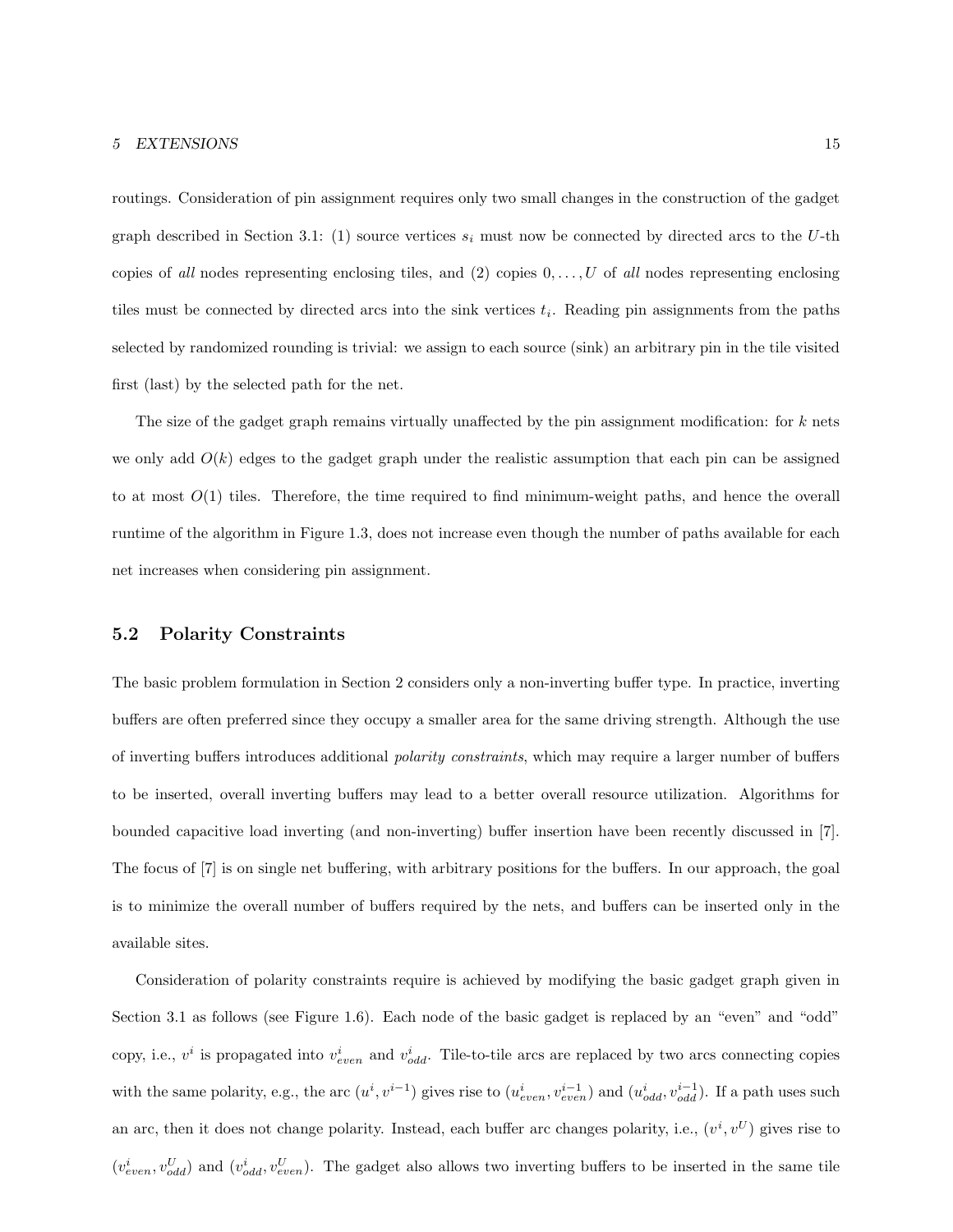for the purpose of meeting polarity constraints. This is achieved by providing bidirectional arcs connecting the U-th even and odd copies of a tile v, i.e.,  $(u_{even}^U, u_{odd}^U)$  and  $(v_{odd}^U, v_{even}^U)$ . Finally, source vertices  $s_i$  are connected by directed arcs to the even U-th copy of enclosing tiles, and only copies of the desired polarity have arcs going into sink vertices  $t_i$ .

#### 5.3 Buffer and wire sizing

Buffer and wire sizing are well-known techniques for timing optimization in the final stages of the design cycle [10]. However, early buffer and wire sizing can be equally effective for reducing congestion and/or wiring resources. In this section we show how to incorporate buffer and wire sizing during in our algorithmic framework for global buffered routing. The key enablers to these extensions are again appropriate modifications of the gadget graph.

The gadget for buffer sizing is illustrated in Figure 1.7(a) for two available buffer sizes, one with wireload upperbound  $U = 4$  and one with wireload upperbound  $U = 2$ . The general construction entails using a number of copies of each tile vertex equal to the maximum buffer load upperbound U. For every buffer with wireload upperbound of  $U' \leq U$ , we insert buffer arcs  $(v^i, v^{U'})$  for every  $0 \leq i \lt U'$ . Thus, the copy number of each vertex continues to capture the remaining wireload budget, which ensures the correctness of the construction.

Wire sizing (and a coarse form of layer assignment) can be handled by a different modification of the gadget graph (see Figure 1.7(b)). Assuming that per unit capacitances of the thinner wire widths are rounded to integer multiples of the "standard" per unit capacitance, the gadget models the use of thinner segments of wire by providing tile-to-tile arcs which decrease the tile copy index (i.e., remaining wireload budget) by more than one unit. For example, in Figure 1.7(b), solid arcs  $(u^i, v^{i-1})$  and  $(v^i, u^{i-1})$  correspond to standard width connections between tiles u and v, while dashed arcs  $(u^i, v^{i-2})$  and  $(v^i, u^{i-2})$  correspond to "half-width" connections, i.e., connections using wire with double capacitive load per unit.

While our models for buffer and wire sizing are rather coarse (e.g., we truncate all buffer wireload upperbounds to integer multiples of the tile dimension, ignore variations in input capacitances of buffers and sinks, etc.), we consider them to be sufficiently accurate first-approximations for driving these optimizations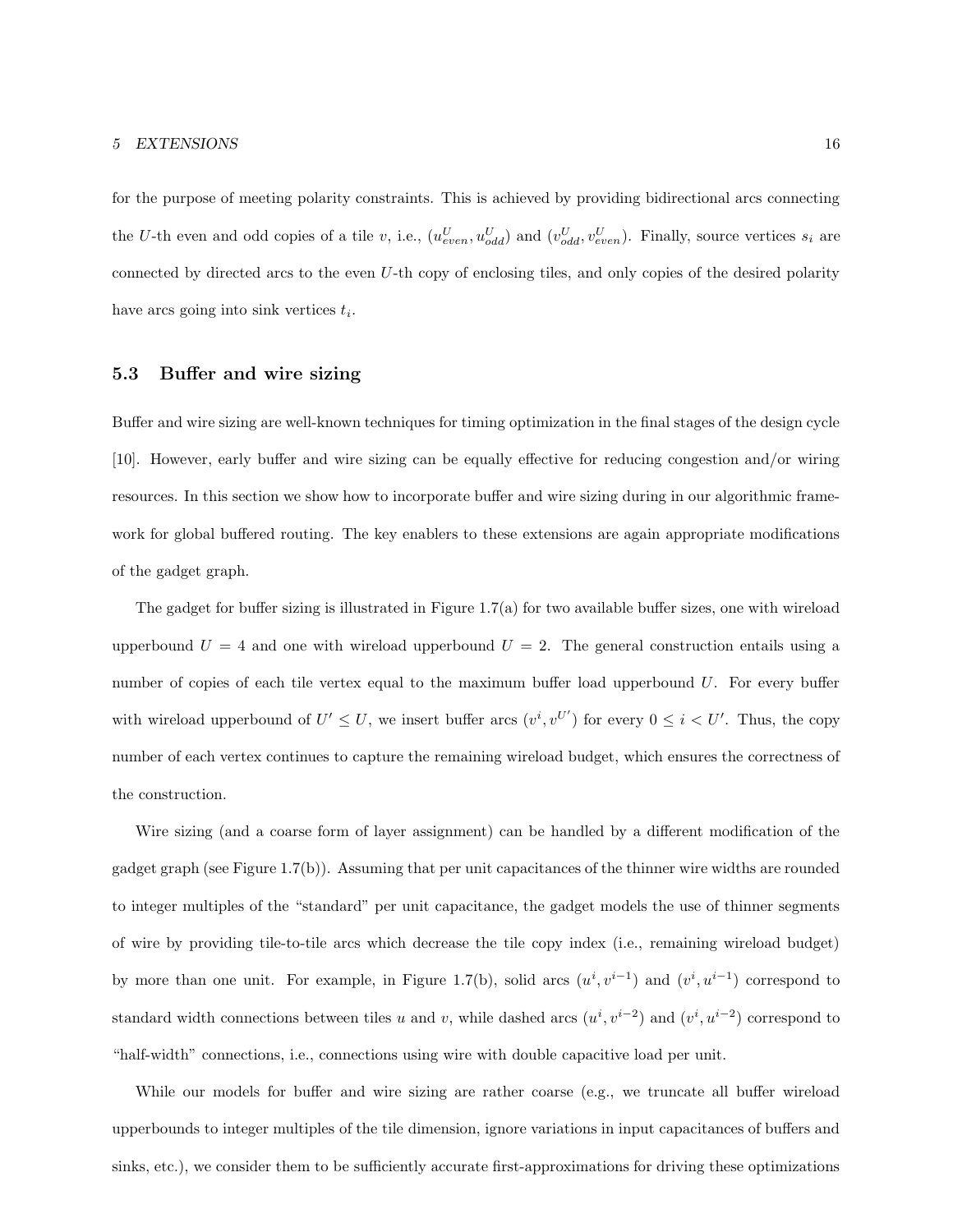during the early physical design stages.

#### 5.4 Delay Constraints

In [3] we have proposed a method for enforcing given sink delay constraints based on charging wiresegment delays to buffer arcs in the gadget graph, and using a routine for computing minimum-weight delay constrained paths instead of Dijkstra's algorithm in the algorithm for approximating the fractional solution to ILP (1.1). Here we give a different method for handling sink delay constraints. The new method is similar in spirit to the constructions in previous sections, relying exclusively on a modification of the gadget graph. In general, our construction applies for any delay model, such as the Elmore delay model, for which (1) the delay of a buffered path is the sum of the delays of the path segments separated by the buffers, and (2) the delay of each segment depends only on segment length and buffer parameters. However, for the sake of efficiency, segment delays would have to be rounded to relatively coarse units.

Figure 1.8 shows the gadget construction for the case when delay is measured simply by the number of inserted buffers. The idea is again to replicate the basic gadget construction, this time a number of times equal to the maximum allowed net delay. Within each replica, tile-to-tile arcs decrease remaining wireload budget by one unit. In order to keep track of path delays, buffer arcs advance over a number of gadget replicas equal to the delay of the wiresegment ended by the respective buffer (this delay can be easily determined for each buffer arc since the tail of the arc fully identifies the length of the wiresegment). The construction is completed by connecting net sources to the vertices with maximum remaining wireload budget in the "0 delay" replica of the gadget graph, and adding arcs into the sinks from all vertices in replicas corresponding to delays smaller than the given delay upperbounds.

Remark. An interesting feature of the resulting gadget graph is that it is acyclic. Hence, we can now compute minimum-weight paths in the approximation algorithm in Figure 1.3 by computing the distances from the source via a topological traversal of the graph in  $O(m+n)$  time instead of the  $O(m+n \log n)$  time needed by Dijkstra's algorithm.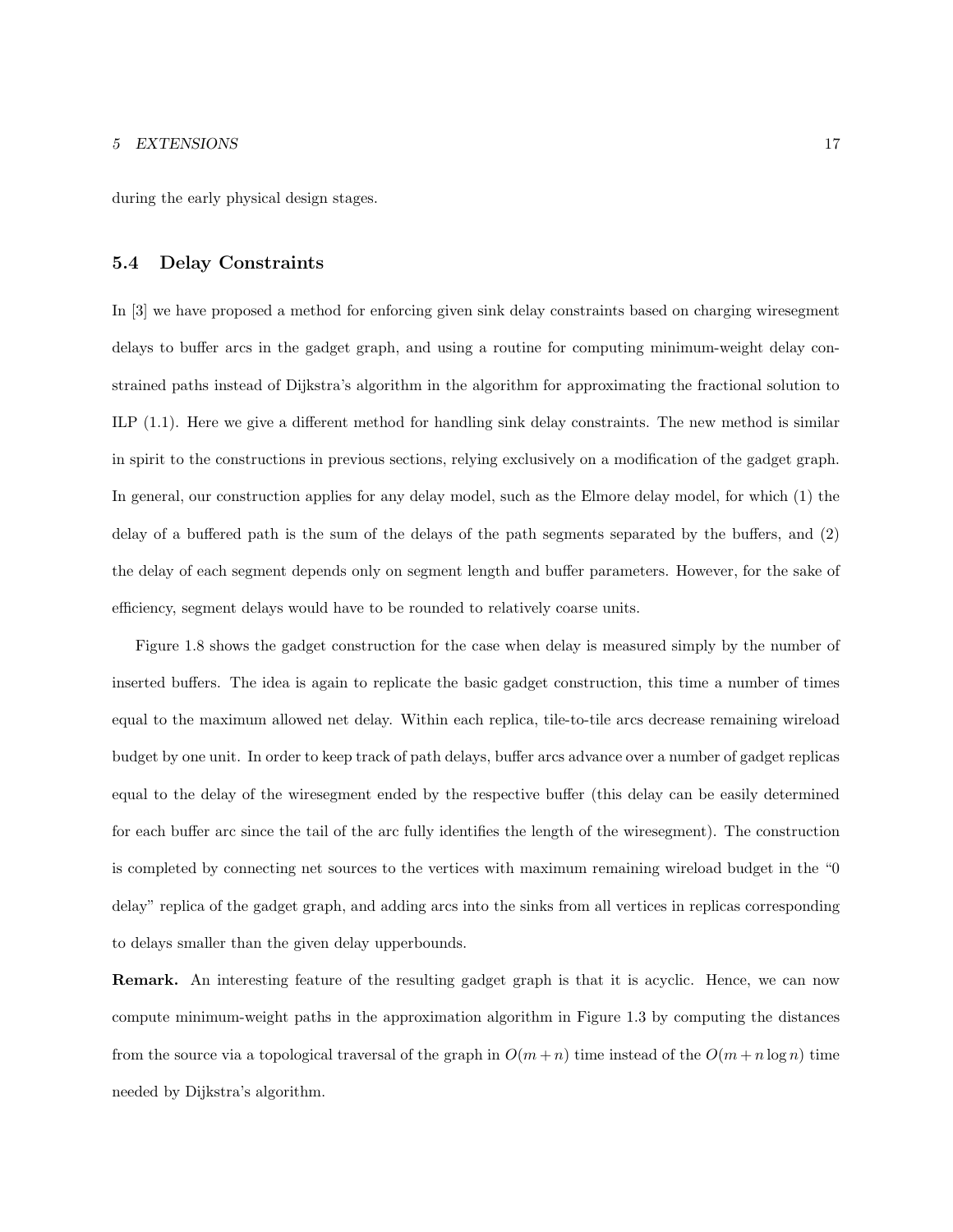## 6 Experimental results

In this section we report results for a 2-pin net implementation of our multicommodity flow based algorithm. All experiments with our algorithm were conducted on a 360 MHz SUN Ultra 60 workstation with 2 GB of memory, running under SunOS 5.7. The algorithm was coded in C and compiled using g++ 3.2 with  $-04$  optimization. Unless otherwise noted, the value of precision parameter  $\varepsilon$  in the multicommodity flow algorithm was set to 0.3, and the number of iterations was limited to 64.

We tested the algorithm on the 10 circuits from [5], which are derived from testcases first used by [10]. We used the same circuit parameters as in the experiments for 2-pin nets of [5]; these parameters are summarized in Table 1.1. As in [5] and [10], we decomposed multipin nets into 2-pin nets by making direct connections from the source of a net to each of the net's sinks. Therefore, the numbers of 2-pin nets in Table 1.1 correspond to the numbers of sinks in [5]. We note that these numbers are slightly smaller than those reported in [10] since [5] retained only the nets requiring buffer insertion under the algorithm of [10]. We also note that the numbers of buffer sites used in our experiments are those used by Alpert et al. [5] in the experiments in which multi-pin nets were decomposed into 2-pin nets. These numbers were obtained directly from the authors, as they do not appear explicitly in [5] (the numbers of buffer sites given in Table 1 of [5] were used only in their experiments with un-decomposed multi-pin nets; see [6] for more details on these experiments). Finally, we note that although we use the same grid sizes as [5], there are some small differences in tile areas between Table 1.1 and [5]. These differences, which are probably due to the different procedures used in rounding tile dimensions, are unlikely to affect to a measurable degree the results of the compared algorithms.

Table 1.2 shows the results of the multicommodity flow algorithm (with pin assignment) when run with  $D = \infty$ , i.e., when the objective is to minimize the wire and buffer congestion only. The table shows that progressively better fractional solutions are obtained by the approximation algorithm. The results also show the tradeoff between congestion on one hand and wiring resources (number of buffers and wirelength) on the other hand.

Table 1.3 gives the results for wirelength minimization (i.e., using  $\alpha = 0$  and  $\beta = 1$ ) subject to wire and buffer congestion constraints ( $\mu_0 = 1.0$  and  $\nu_0 = 1.0$ ). In these experiments the multicommodity flow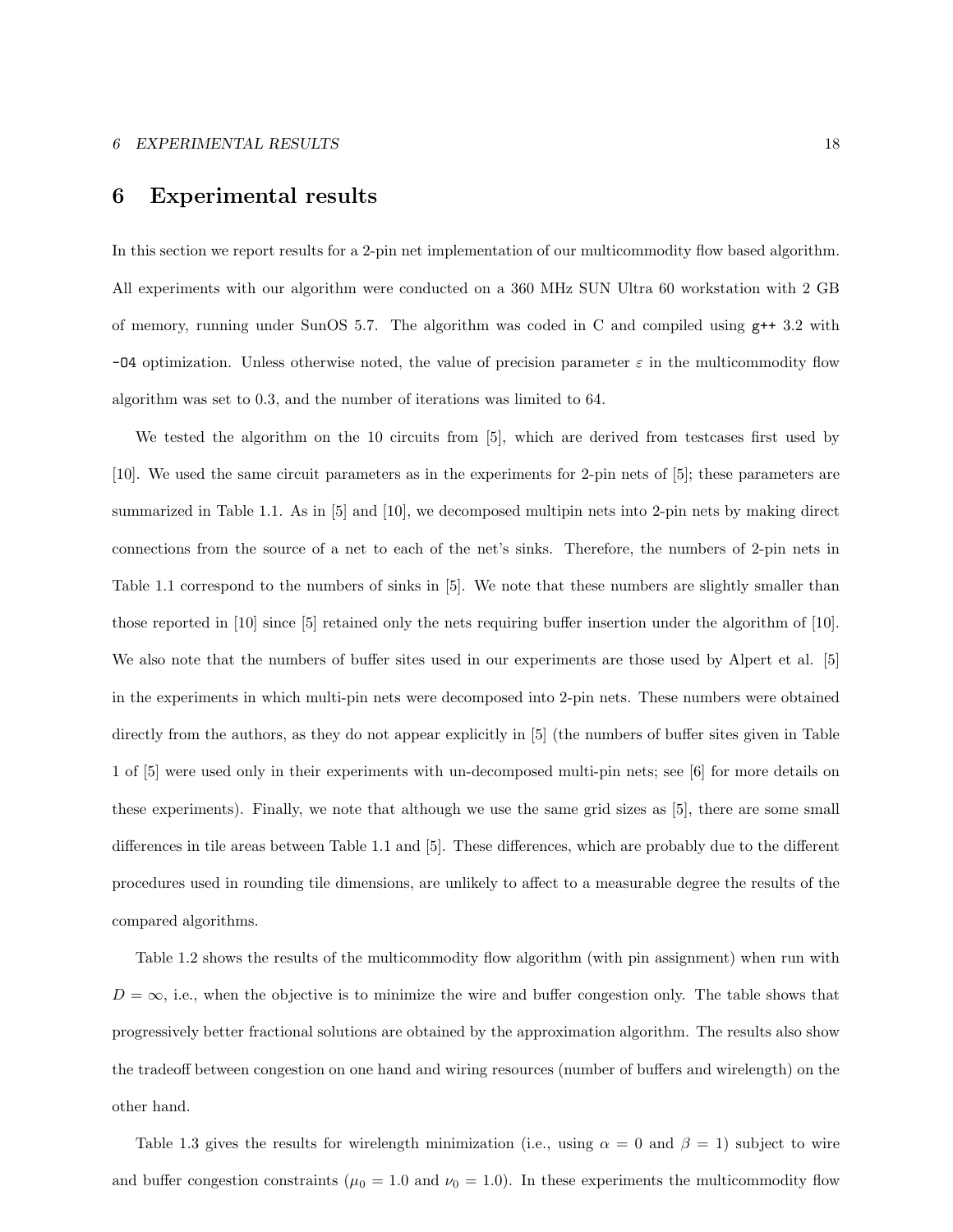#### 6 EXPERIMENTAL RESULTS 19

algorithm is run once per testcase (without binary search), with  $D$  equal to the lower bound computed by routing each net optimally without taking into account capacity constraints. The multicommodity flow runtime includes randomized rounding (10000 trials, as described in Section 3.3). RABID runtime is for an RS6000/595 workstation with 1Gb of memory, as reported in [5].

The wirelength of the global routing obtained by our algorithm without pin assignment (MCF) is always within 1.03% of the lower bound. In contrast, the RABID heuristic of [5] exceeds the lower bound by 5.64 − 11.87%. To evaluate the effect of simultaneous pin assignment, we have added the possibility for each sink to be positioned not only in the given tile, but also in the 3-8 surrounding tiles (see Table 1 for the average number of tiles per pin of each testcase). Running our algorithm with pin assignment enabled (MCF+PA) further decreases wirelength by  $\approx 10\%$ , while being within at most 0.15% of the corresponding lower bound. We note that routing and pin assignment is performed by our algorithm in virtually the same time as routing alone.

Tables 1.4 gives results for the extension of the multicommodity flow algorithm to inverting buffer insertion, which is about twice slower than non-inverting buffer insertion due to the doubling in size of the gadget graph. Inverter insertion leads to a very small increase in the number of buffers (due to the need to satisfy polarity constraints) which is easily compensated by the smaller size of inverters. At the same time, inverter insertion requires virtually the same wirelength and often gives improved congestion (except for the xerox testcase).

Table 1.5 gives runtime scaling results for the extension of the multicommodity flow algorithm to buffered global routing with delay constraints. We note that the algorithm becomes faster for very tight delay constraints, since the number of nets that can meet delay constraints is only a fraction of the total number of nets. For moderately tight delay constraints almost all nets become routable, yet the runtime is comparable to that of the unconstrained version of the algorithm. For very lax delay constraints all nets become routable, and the runtime becomes significantly higher than that of the delay-oblivious version of the algorithm, by a factor roughly proportional to the increase in the size of the gadget graph, i.e., the maximum delay upperbound. However, large delay constraints are not very useful since they are satisfied almost in totality by using the unconstrained version of the algorithm.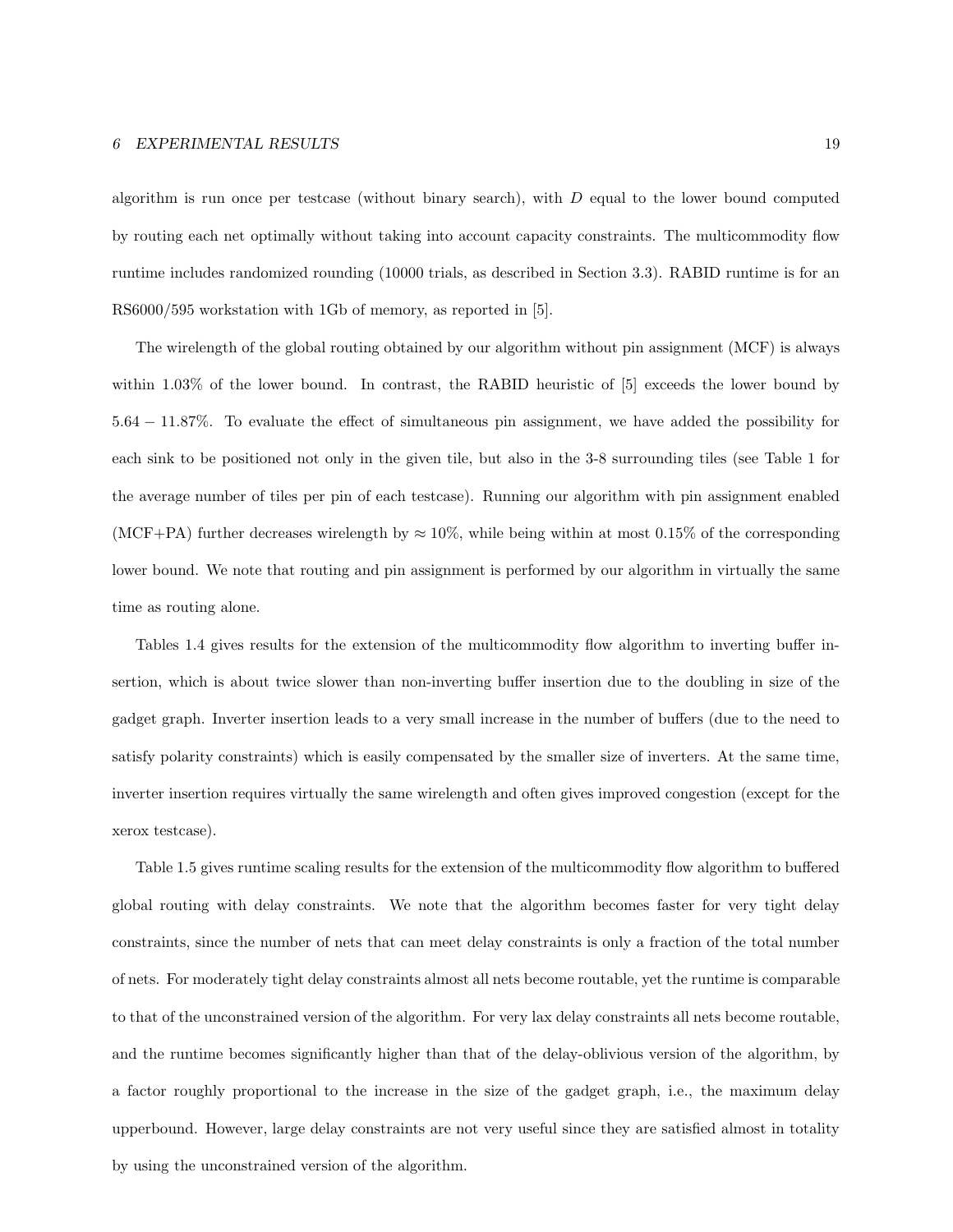#### 7 CONCLUSIONS 20

## 7 Conclusions

In this chapter we have presented the first provably good approach to buffered global routing with simultaneous timing- and congestion-driven buffered global route planning, pin and layer assignment, and wire/buffer sizing. The experimental results show that our method significantly outperforms approaches based on cascading individual optimizations such as the recent RABID algorithm of Alpert et al. [5]. Future work aims to incorporate in our implementation practical improvements such as the use of uneven sized tiles, window constraints on buffer usage (as opposed to tile constraints), and faster-converging dual-update rules.

## Acknowledgments

This work has been supported in part by Cadence Design Systems, Inc., the MARCO Gigascale Silicon Research Center, and NSF Grant CCR-9988331. Preliminary versions of these results have appeared in [3, 16]. The authors wish to thank Charles Alpert, Jason Cong, and Jiang Hu for kindly providing us with the testcases used in [10] and [5].

## References

- [1] Ahuja, R. K., T. L. Magnanti, and J. B. Orlin, Network Flows: Theory, Algorithms, and Applications, Prentice-Hall, Englewood Cliffs, NJ, 1993.
- [2] C. Albrecht, "Global Routing by New Approximation Algorithms for Multicommodity Flow", IEEE Transactions on Computer-Aided Design of Integrated Circuits and Systems, vol. 20(5), 2001, pp. 622–632.
- [3] C. Albrecht, A.B. Kahng, I.I. Măndoiu, and A.Z. Zelikovsky. "Floorplan evaluation with timing-driven global wireplanning, pin assignment, and buffer/wire sizing", Proc. 7th Asia and South Pacific Design Automation Conference and 15th International Conference on VLSI Design, 2002, pages 580–587.
- [4] C. Albrecht, A.B. Kahng, I.I. Măndoiu, and A.Z. Zelikovsky. "Multicommodity Flow Algorithms for Buffered Global Routing", ACM Computing Research Repository, cs.DS/0508045, 2005.
- [5] C. Alpert and J. Hu and S. Sapatnekar and P. Villarrubia, "A practical methodology for early buffer and wire resource allocation", Proc. DAC, 2001.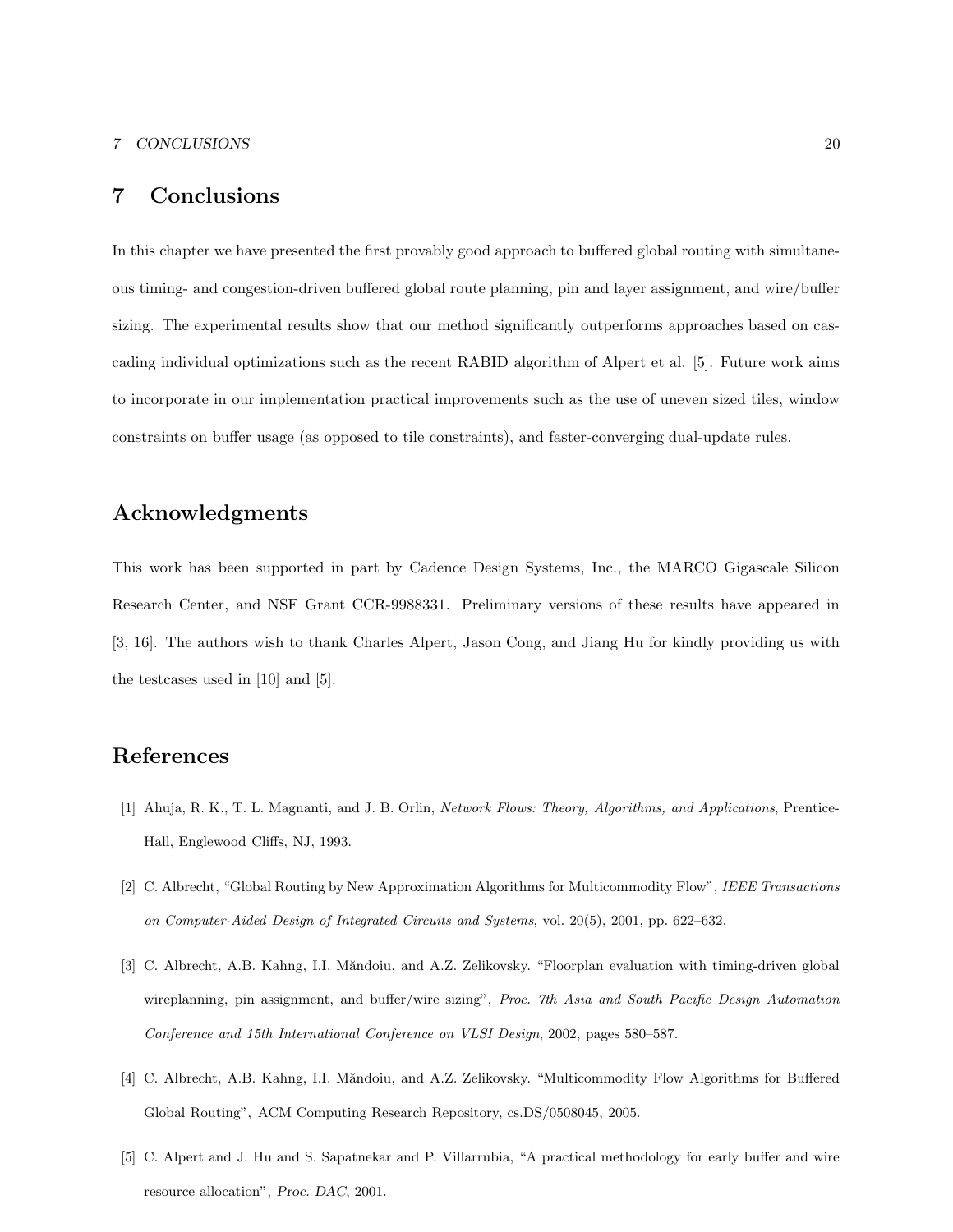- [6] C. Alpert and J. Hu and S. Sapatnekar and P. Villarrubia, "A practical methodology for early buffer and wire resource allocation", IEEE Transactions on Computer-Aided Design of Integrated Circuits and Systems, Vol. 22(5), 2003, pp. 573–583.
- [7] C. Alpert, A.B. Kahng, B. Liu, I.I. Măndoiu, and A.Z. Zelikovsky. "Minimum buffered routing with bounded capacitive load for slew rate and reliability control", IEEE Transactions on Computer-Aided Design, 22 (2003), pp. 241–253.
- [8] R.C. Carden and C.-K. Cheng, "A global router using an efficient approximate multicommodity multiterminal flow algorithm", Proc. DAC, 1991, pp. 316–321.
- [9] N. P. Chen, C.-P. Hsu and E. S. Kuh, "The Berkeley building-block (BBL) layout system for VLSI design", VLSI83, Proceedings of the IFIP TC WG 10.5 International Conference on Very Large Scale Integration, Trondheim, Aug. 1983, pp. 37-44.
- [10] J. Cong, T. Kong and D.Z. Pan, "Buffer block planning for interconnect-driven floorplanning", Proc. ICCAD, 1999, pp. 358–363.

"Provably good global buffering by multiterminal multicommodity flow

- [11] F.F. Dragan, A.B. Kahng, I.I. Măndoiu, S. Muddu, and A.Z. Zelikovsky. "Provably good global buffering by generalized multiterminal multicommodity flow approximation", IEEE Transactions on Computer-Aided Design, 21 (2002), pp. 263–274.
- [12] L.K. Fleischer, "Approximating fractional multicommodity flow independent of the number of commodities", SIAM J. Discrete Math. 13 (2000), pp. 505–520.
- [13] N. Garg and J. Könemann, "Faster and simpler algorithms for multicommodity flow and other fractional packing problems", Proc. 39th Annual Symposium on Foundations of Computer Science, 1998, pp. 300–309.
- [14] J. Hu and S. Sapatnekar, "A survey on multi-net global routing for integrated circuits", Integration 31 (2001), pp. 1–49.
- [15] J. Huang, X.-L. Hong, C.-K. Cheng and E. S. Kuh, "An Efficient Timing Driven Global Routing Algorithm", Proc. DAC, 1993, pp. 596–600.
- [16] I.I. Măndoiu. Recent advances in nulticommodity flow algorithms for global routing. In Proc. 5th Intl. Conf. on ASIC (ASICON), pp. 160–165, 2003.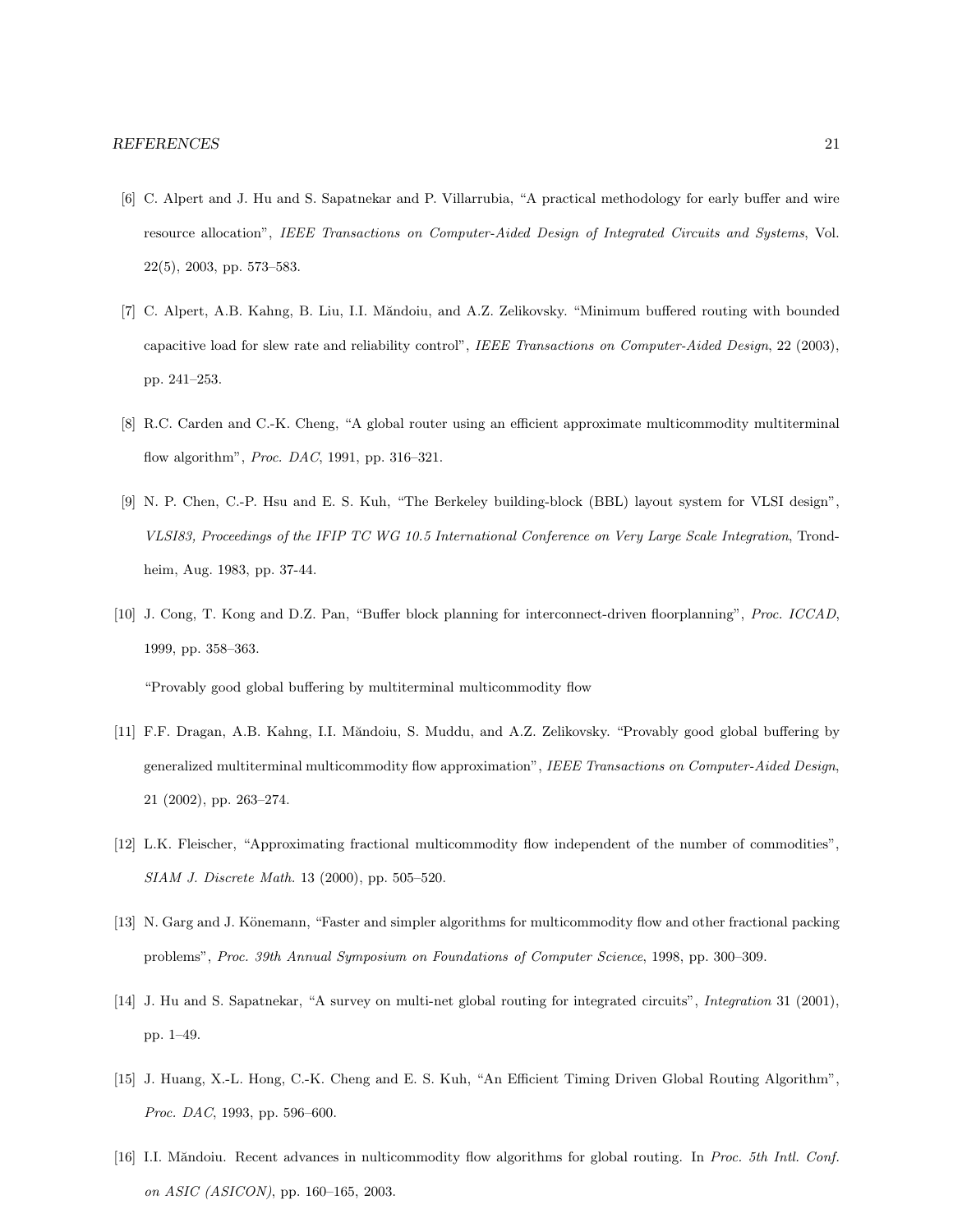- [17] P. Raghavan and C.D. Thomson, "Randomized rounding", Combinatorica, 7 (1987), pp. 365–374.
- [18] F. Shahrokhi and D. W. Matula, "The Maximum Concurrent Flow Problem", J. Assoc. Comput. Mach. 37(2), Apr. 1990, pp. 318–334.
- [19] X. Tang and D.F. Wong, "Planning buffer locations by network flows", Proc. ISPD, 2000.
- [20] J. Vygen, *Theory of VLSI Layout*, Habilitation thesis, University of Bonn, 2001.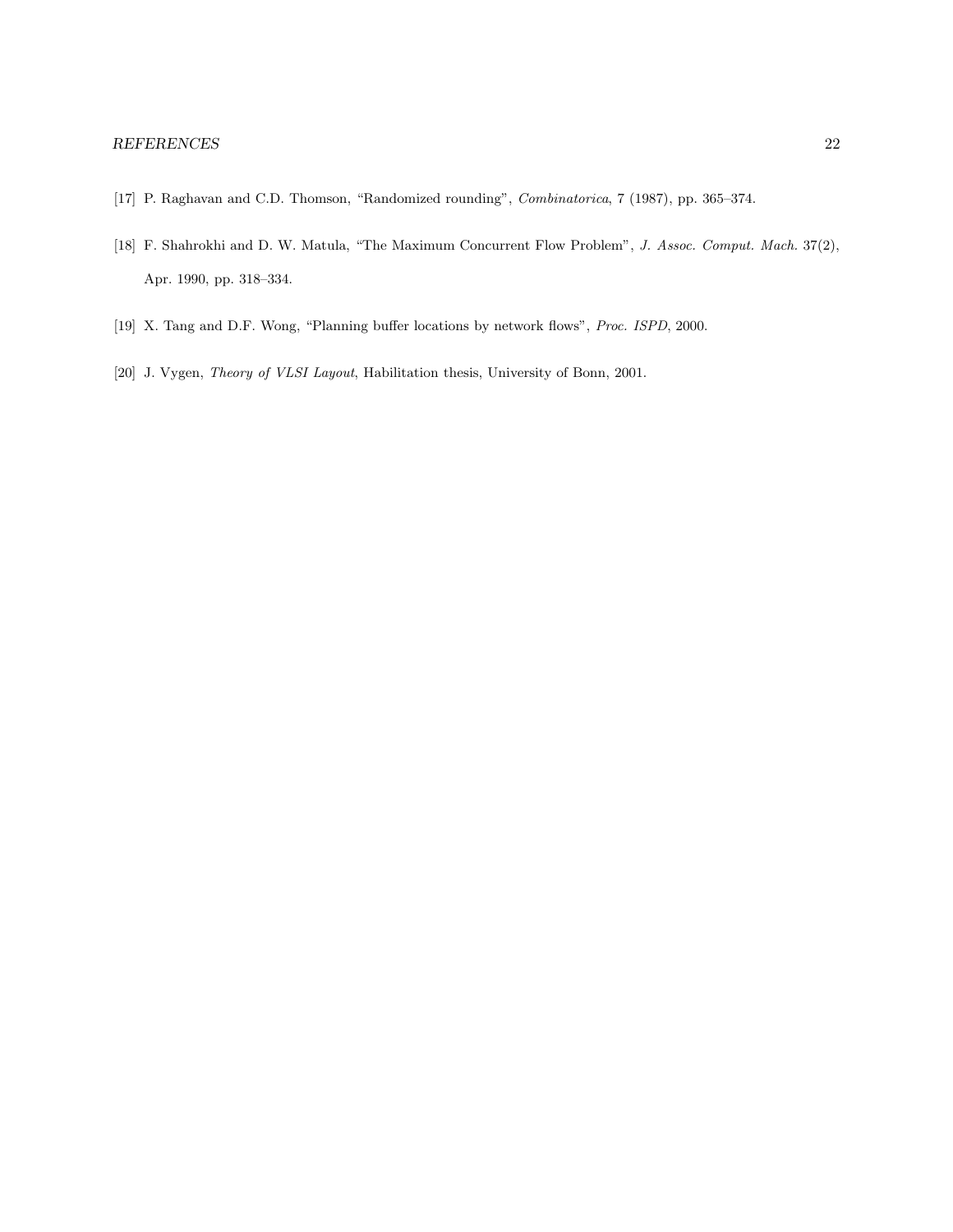## REFERENCES 23

Table 1.1: Circuit parameters.

| Circuit | $2-Pin$<br>$_{\#}$ | Grid           | Tile | w(e) | Avg. tiles |   | #Buffer |
|---------|--------------------|----------------|------|------|------------|---|---------|
|         | <b>Nets</b>        | size           | area |      | per pin    |   | sites   |
| a9c3    | 1526               | $30 \times 30$ | 1.09 | 52   | 4.9        | 6 | 32780   |
| ac3     | 409                | $30 \times 30$ | 0.49 | 26   | 5.0        | 7 | 8550    |
| ami33   | 324                | $33 \times 30$ | 0.46 | 32   | 5.0        | 6 | 17750   |
| ami49   | 493                | $30 \times 30$ | 0.68 | 14   | 4.8        | 6 | 11450   |
| apte    | 141                | $30 \times 33$ | 0.36 | 13   | 5.0        | 7 | 4200    |
| hc7     | 1318               | $30 \times 30$ | 1.04 | 28   | 4.8        | 6 | 17780   |
| hp      | 187                | $30 \times 30$ | 0.42 | 12   | 5.0        | 7 | 2350    |
| playout | 1663               | $33 \times 30$ | 0.78 | 120  | 4.8        | 7 | 37550   |
| xc5     | 2149               | $30 \times 30$ | 0.58 | 50   | 5.0        | 7 | 19150   |
| xerox   | 390                | $30 \times 30$ | 0.38 | 40   | 5.0        |   | 7000    |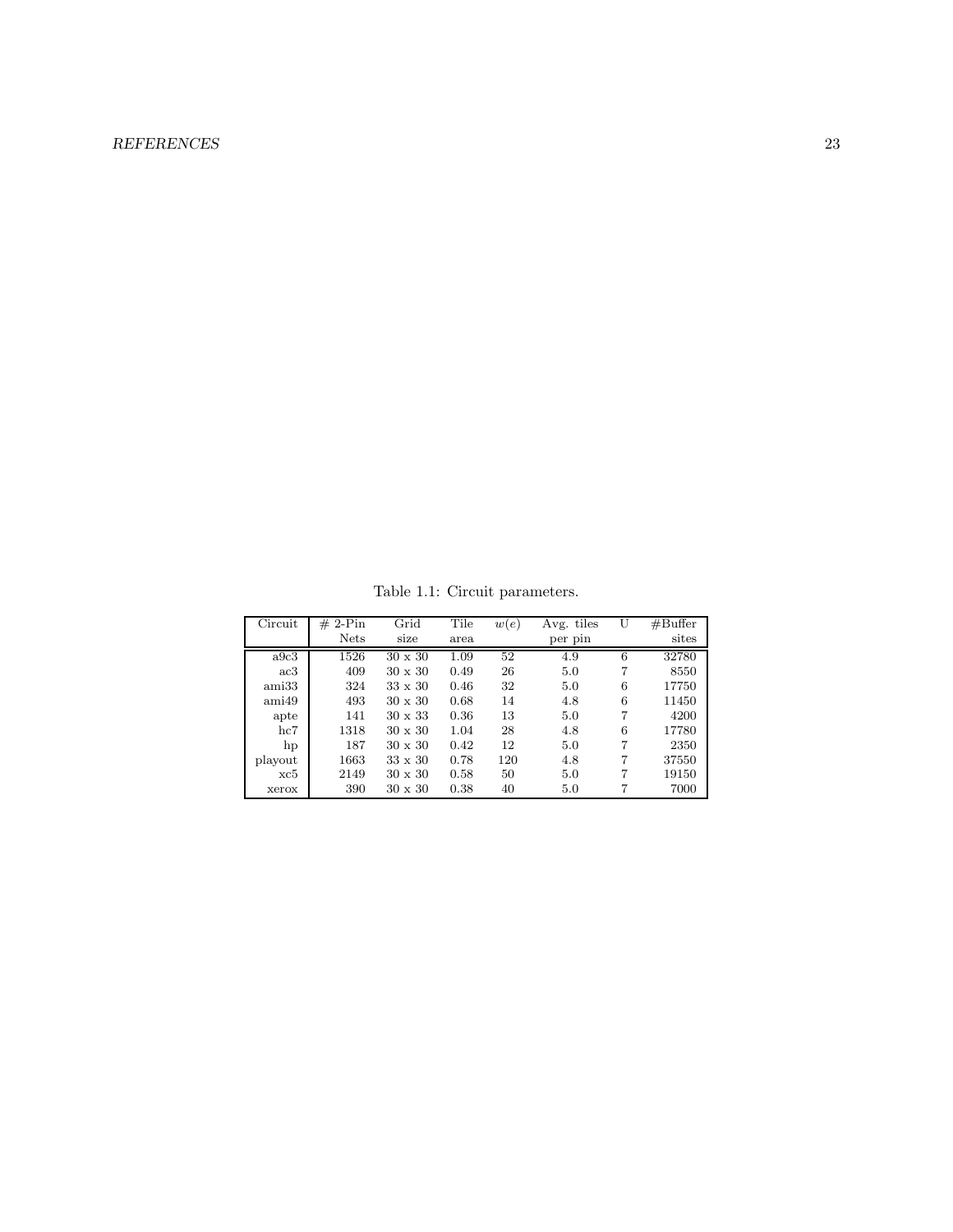| Circuit                   | Phase#         | Wire         | Buffer             | #Buffers            | Wlen           | CPU              |
|---------------------------|----------------|--------------|--------------------|---------------------|----------------|------------------|
|                           |                | Congest      | Congest            |                     |                | sec.             |
| a9c3                      | $\overline{1}$ | 0.75         | 0.80               | 3351                | 26057          | 12.0             |
|                           | $\overline{4}$ | 0.59         | 0.43               | 3356                | 26123          | 47.5             |
|                           | 16             | 0.51         | 0.23               | 3402                | 26595          | 188.8            |
|                           | 64             | 0.46         | 0.18               | 3505                | 27328          | $730.7\,$        |
|                           | 64+ROUND       | 0.62         | 0.30               | 3625                | 27980          | 785              |
| ac3                       | $\mathbf{1}$   | 0.77         | 1.00               | 796                 | 4998           | 3.0              |
|                           | $\overline{4}$ | 0.62         | 0.53               | 797                 | 5008           | 12.2             |
|                           | 16             | 0.40         | 0.27               | 803                 | 5072           | 48.9             |
|                           | 64             | 0.28         | 0.18               | 826                 | 5211           | 192.3            |
|                           | 64+ROUND       | 0.46         | 0.50               | 827                 | 5251           | 213              |
| $\overline{\text{ami33}}$ | $\mathbf{1}$   | 0.66         | 0.67               | 909                 | 4466           | $\overline{2.6}$ |
|                           | 4              | 0.55         | 0.36               | 908                 | 4476           | 10.6             |
|                           | 16             | 0.47         | 0.20               | 910                 | 4515           | 42.2             |
|                           | 64             | 0.40         | 0.14               | 930                 | 4618           | 163.0            |
|                           | 64+ROUND       | $\bf 0.56$   | 0.31               | 956                 | 4698           | 181              |
| ami49                     | $\mathbf{1}$   | 1.36         | 0.90               | 948                 | 6045           | $3.0\,$          |
|                           | 4              | $1.00\,$     | 0.46               | 958                 | 6083           | 12.3             |
|                           | 16             | 0.74         | 0.29               | 1040                | 6509           | 52.1             |
|                           | 64             | 0.66         | 0.21               | 1205                | 7278           | $211.3\,$        |
|                           | 64+ROUND<br>1  | 1.00<br>1.08 | $\bf 0.56$<br>1.00 | ${\bf 1308}$<br>328 | 7751<br>1668   | 234<br>1.2       |
| apte                      | $\overline{4}$ | 0.87         | 0.57               | 327                 | 1677           | 5.0              |
|                           | 16             | 0.53         | 0.30               | 336                 | $1725\,$       | 21.1             |
|                           | 64             | 0.44         | 0.17               | 359                 | 1836           | 86.8             |
|                           | 64+ROUND       | 1.00         | 1.00               | 360                 | 1841           | 98               |
| hc7                       | $\mathbf{1}$   | 1.00         | 1.19               | 2203                | 17670          | 8.0              |
|                           | 4              | 0.79         | 0.61               | 2206                | 17738          | 32.5             |
|                           | 16             | 0.69         | 0.31               | 2301                | 18481          | 132.9            |
|                           | 64             | 0.62         | 0.23               | 2498                | 19660          | 516.9            |
|                           | 64+ROUND       | 0.89         | $\bf 0.50$         | 2675                | 20584          | 562              |
| hp                        | 1              | 0.92         | 1.67               | 334                 | 1952           | 1.3              |
|                           | $\overline{4}$ | 0.71         | 0.85               | 330                 | 1961           | 5.2              |
|                           | 16             | 0.46         | 0.45               | 334                 | 2003           | 21.8             |
|                           | 64             | 0.33         | 0.29               | 355                 | 2119           | 89.8             |
|                           | 64+ROUND       | 0.58         | 1.00               | 362                 | 2147           | 101              |
| playout                   | 1              | 0.64         | 0.98               | 2890                | $23155\,$      | 14.9             |
|                           | $\overline{4}$ | 0.52         | 0.42               | 2892                | 23199          | 60.6             |
|                           | 16             | 0.40         | 0.24               | 2922                | 23582          | $257.5\,$        |
|                           | 64             | 0.33         | 0.17               | 3238                | 25809          | 1118.8           |
|                           | 64+ROUND<br>1  | 0.36         | 0.28               | 3467                | ${\bf 27281}$  | 1176<br>17.6     |
| xc5                       | $\overline{4}$ | 1.14<br>0.98 | 1.31<br>0.66       | 3187<br>3202        | 22314<br>22492 | 70.9             |
|                           | 16             | 0.74         | 0.37               | 3277                | 23231          | 288.2            |
|                           | 64             | 0.66         | 0.31               | 3570                | 24872          | 1134.7           |
|                           | 64+ROUND       | 0.88         | 0.57               | 3895                | 26305          | 1216             |
| xerox                     | 1              | 0.93         | 1.42               | 659                 | 3662           | 2.8              |
|                           | $\overline{4}$ | 0.72         | 0.77               | 660                 | 3698           | 11.9             |
|                           | 16             | 0.45         | 0.40               | 684                 | 3858           | 54.0             |
|                           | 64             | 0.32         | 0.21               | 753                 | 4174           | 237.6            |
|                           | 64+ROUND       | 0.47         | 0.67               | 779                 | 4295           | 257              |

Table 1.2: Congestion minimization results  $(D = \infty)$  for the multicommodity flow algorithm with  $\varepsilon = 0.3$ .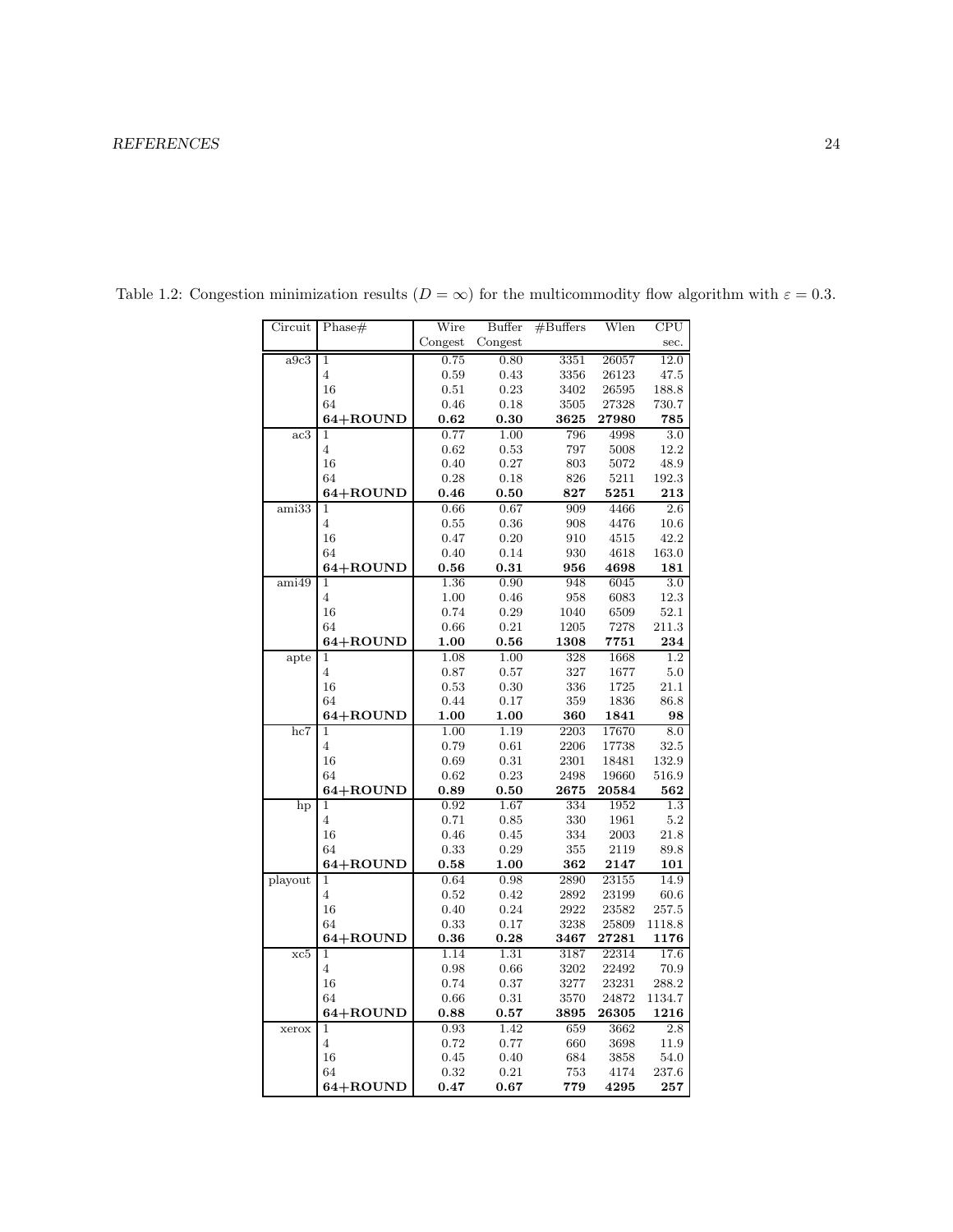Table 1.3: Wirelength minimization ( $\alpha = 0$  and  $\beta = 1$ ) subject to wire and buffer congestion constraints  $(\mu_0 = 1.0 \text{ and } \nu_0 = 1.0)$ . RABID is the algorithm of [4], MCF is the multicommodity flow algorithm without pin assignment capability, and MCF+PA is the multicommodity flow algorithm with pin assignment enabled. Both MCF and MCF+PA were run with  $\varepsilon = 0.3$ .

| Circuit                   | Algorithm          | Wlen  | $\%$ LB | $#$ buffers | $\%LB$ | Wire    | Buffer  | CPU  |
|---------------------------|--------------------|-------|---------|-------------|--------|---------|---------|------|
|                           |                    |       | gap     |             | gap    | Congest | Congest | sec. |
| a9c3                      | <b>RABID</b>       | 30723 | 5.64    | 4225        | 11.95  | 0.60    | 0.44    | 502  |
|                           | MCF+ROUND          | 29082 | 0.00    | 3800        | 0.69   | 0.67    | 0.31    | 775  |
|                           | $MCF + PA + ROUND$ | 26057 | 0.00    | 3378        | 0.81   | 0.62    | 0.30    | 779  |
| ac3                       | RABID              | 5954  | 7.67    | 1037        | 15.74  | 0.58    | 0.33    | 208  |
|                           | MCF+ROUND          | 5530  | 0.00    | 905         | 1.00   | 0.77    | 0.67    | 204  |
|                           | $MCF + PA + ROUND$ | 4993  | 0.00    | 803         | 1.13   | 0.69    | 0.67    | 204  |
| ami33                     | RABID              | 5232  | 6.93    | 1150        | 14.20  | 0.69    | 0.44    | 138  |
|                           | $MCF+ROUND$        | 4893  | 0.00    | 1014        | 0.70   | 0.75    | 0.33    | 177  |
|                           | $MCF + PA + ROUND$ | 4464  | 0.00    | 916         | 0.88   | 0.53    | 0.50    | 177  |
| $\overline{\text{ami}49}$ | <b>RABID</b>       | 7592  | 11.87   | 1339        | 21.51  | 0.93    | 0.36    | 167  |
|                           | $MCF+ROUND$        | 6792  | 0.07    | 1133        | 2.81   | 1.00    | 0.60    | 227  |
|                           | $MCF + PA + ROUND$ | 6041  | 0.01    | 989         | 4.66   | 1.00    | 0.44    | 218  |
| apte                      | RABID              | 2010  | 10.78   | 417         | 18.47  | 1.00    | 0.33    | 95   |
|                           | $MCF+ROUND$        | 1833  | 1.03    | 377         | 7.10   | 1.00    | 1.00    | 88   |
|                           | $MCF + PA + ROUND$ | 1663  | 0.15    | 331         | 4.75   | 1.00    | 1.00    | 87   |
| hc7                       | RABID              | 21523 | 7.54    | 2983        | 17.44  | 0.82    | 0.35    | 386  |
|                           | $MCF+ROUND$        | 20024 | 0.05    | 2591        | 2.01   | 0.96    | 0.47    | 551  |
|                           | $MCF + PA + ROUND$ | 17660 | 0.00    | 2214        | 0.68   | 0.86    | 0.47    | 543  |
| hp                        | RABID              | 2403  | 11.12   | 450         | 20.97  | 0.83    | 0.28    | 67   |
|                           | MCF+ROUND          | 2165  | 0.13    | 404         | 8.60   | 1.00    | 1.00    | 95   |
|                           | $MCF + PA + ROUND$ | 1945  | 0.00    | 345         | 6.81   | 0.92    | 1.00    | 94   |
| playout                   | RABID              | 27601 | 6.38    | 3840        | 15.04  | 0.45    | 0.64    | 813  |
|                           | MCF+ROUND          | 25946 | 0.00    | 3429        | 2.73   | 0.53    | 0.34    | 1002 |
|                           | $MCF + PA + ROUND$ | 23138 | 0.00    | 3011        | 4.37   | 0.40    | 0.32    | 995  |
| xc5                       | RABID              | 27060 | 8.35    | 4410        | 23.25  | 0.84    | 0.81    | 694  |
|                           | MCF+ROUND          | 25151 | 0.71    | 3843        | 7.41   | 0.98    | 0.62    | 1162 |
|                           | $MCF + PA + ROUND$ | 22265 | 0.05    | 3341        | 4.90   | 1.00    | 0.65    | 1175 |
| xerox                     | <b>RABID</b>       | 4541  | 11.48   | 957         | 30.56  | 0.93    | 0.57    | 167  |
|                           | $MCF+ROUND$        | 4078  | 0.12    | 805         | 9.82   | 1.00    | 1.00    | 212  |
|                           | $MCF + PA + ROUND$ | 3658  | 0.00    | 692         | 6.30   | 0.88    | 0.67    | 208  |

Table 1.4: Wirelength minimization results for non-inverting vs. inverting buffer insertion. The number of buffer sites was assumed to be the same in both experiments.

| Testcase | Non-inverting buffers |             |                    |            |      | Inverting buffers |             |              |            |      |
|----------|-----------------------|-------------|--------------------|------------|------|-------------------|-------------|--------------|------------|------|
|          | Wlen                  | $#$ buffers | $W\text{-}Congest$ | B-Congest  | CPU  | Wlen              | $#$ buffers | $W$ -Congest | B-Congest  | CPU  |
| a9c3     | 29082                 | 3800        | $\rm 0.67$         | $\rm 0.31$ | 775  | 29082             | 4540        | 0.60         | $\rm 0.41$ | 1470 |
| ac3      | 5530                  | 905         | 0.77               | 0.67       | 204  | 5530              | 1095        | 0.69         | 0.50       | 417  |
| ami33    | 4893                  | 1014        | 0.75               | 0.33       | 177  | 4893              | 1186        | 0.62         | 0.29       | 359  |
| ami49    | 6792                  | 1133        | 1.00               | 0.60       | 227  | 6790              | 1417        | 1.00         | 1.00       | 449  |
| apte     | 1833                  | 377         | 1.00               | $1.00\,$   | 88   | 1833              | 441         | 1.00         | $1.00\,$   | 185  |
| hc7      | 20024                 | 2591        | 0.96               | 0.47       | 551  | 20024             | 3358        | 0.89         | 0.50       | 1030 |
| hp       | 2165                  | 404         | 1.00               | $1.00\,$   | 95   | 2164              | 495         | 1.00         | $1.00\,$   | 201  |
| playout  | 25946                 | 3429        | 0.53               | 0.34       | 1002 | 25946             | 4235        | 0.53         | 0.32       | 1982 |
| xc5      | 25151                 | 3843        | 0.98               | 0.62       | 1162 | 25222             | 4799        | 0.96         | 1.00       | 2285 |
| xerox    | 4078                  | 805         | $1.00\,$           | $1.00\,$   | 212  | 4155              | 1050        | 1.18         | $1.00\,$   | 520  |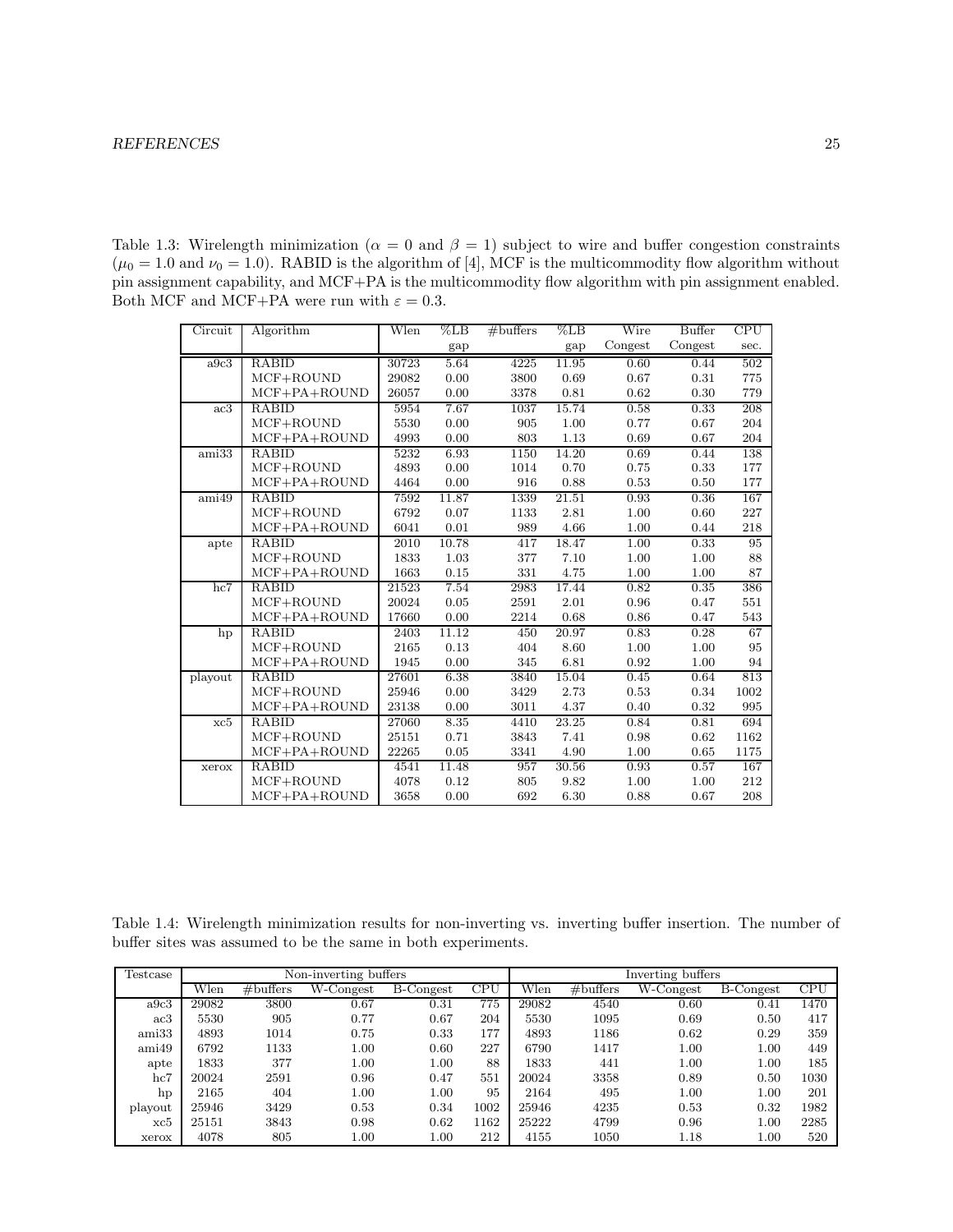## REFERENCES 26

Table 1.5: Runtime scaling for the timing-driven version of the MCF algorithm (delay measured by number of inserted buffers).

| Testcase | Delay bound $= 1$ |     | Delay bound $= 2$ |                         | Delay bound $= 4$ |      | Delay bound $= 8$ |              | No delay bound |      |
|----------|-------------------|-----|-------------------|-------------------------|-------------------|------|-------------------|--------------|----------------|------|
|          | $\#nets$          | CPU | $\#nets$          | $\overline{\text{CPU}}$ | $\#nets$          | CPU  | $\#nets$          | $_{\rm CPU}$ | #nets          | CPU  |
| a9c3     | 455               | 77  | 820               | 361                     | 1361              | 2178 | 1526              | 7667         | 1526           | 775  |
| ac3      | 152               | 29  | 249               | 122                     | 374               | 666  | 409               | 2270         | 409            | 204  |
| ami33    | 63                | 13  | 125               | 50                      | 260               | 413  | 323               | 1761         | 324            | 177  |
| ami49    | 177               | 25  | 298               | 113                     | 442               | 598  | 493               | 2161         | 493            | 227  |
| apte     | 49                | 12  | 67                | 33                      | 126               | 255  | 141               | 968          | 141            | 88   |
| hc7      | 569               | 70  | 873               | 305                     | 1231              | 1584 | 1318              | 5217         | 1318           | 551  |
| hp       | 76                | 15  | 124               | 63                      | 174               | 330  | 187               | 1083         | 187            | 95   |
| playout  | 657               | 124 | 1095              | 651                     | 1575              | 3506 | 1663              | 10979        | 1663           | 1002 |
| xc5      | 1072              | 192 | 1429              | 748                     | 2100              | 4158 | 2149              | 12351        | 2149           | 1162 |
| xerox    | 163               | 29  | 282               | 201                     | 360               | 752  | 390               | 2308         | 390            | 212  |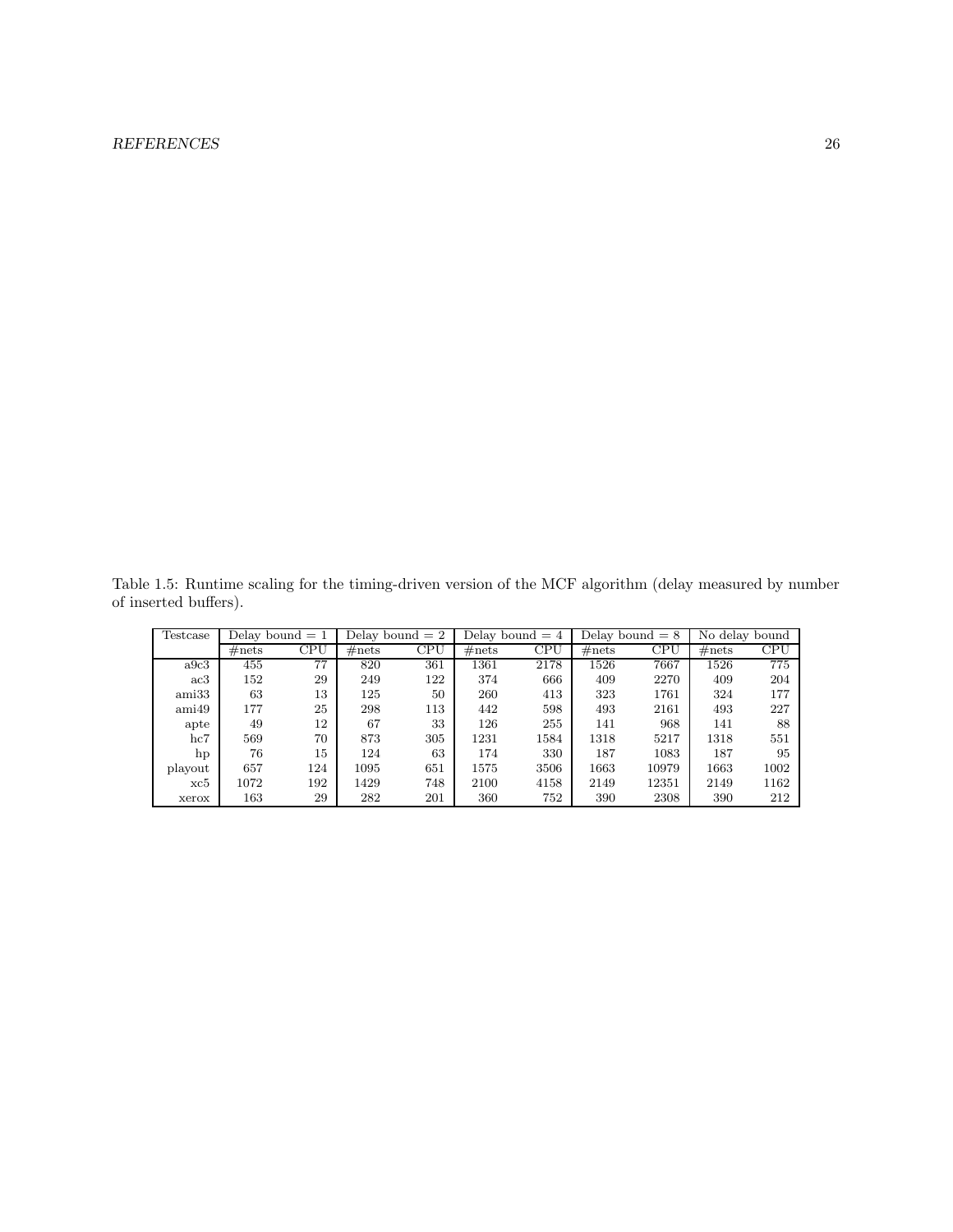

Figure 1.1: Tile graph with two 2-pin nets.



Figure 1.2: The basic gadget replacing edge  $(u, v)$  of the tile graph for buffer wireload upperbound  $U = 5$ .

(1) Set  $y_v := \frac{\delta}{\mu_0 b(v)} \ \forall v \in V(G), \quad z_e := \frac{\delta}{\nu_0 w(e)} \ \forall e \in E(G), \quad u := \frac{\delta}{D}$ <br>(2) Set  $x_p := 0 \ \forall p \in \mathcal{P}$ (3) Set  $r = 0$  and  $p_i := \emptyset$  for  $i = 1, ..., k$ . (4) While  $\mu_0 \sum_{v \in V(G)} b(v) y_v + \nu_0 \sum_{(u,v) \in E(G)} w(u, v) z_{u,v} + Du < 1$  do: (5) begin (6)  $r := r+1$ . (7) For  $i := 1$  to  $k$ , do (8) begin (8) begin<br>(9) If  $p_i$ (9) If  $p_i = \emptyset$  or  $\sum_{v \in V(G)} |p_i \cap E_v| (y_v + \alpha u) + \sum_{(u,v) \in E(G)} |p_i \cap E_{u,v}| (z_{u,v} + \beta u) > (1 + \gamma \varepsilon) l_i$  then  $(10) \qquad \textbf{begin}$ (11) Find a path  $p_i \in \mathcal{P}_i$  minimizing  $l_i := \sum_{v \in V(G)} |p_i \cap E_v| (y_v + \alpha u) + \sum_{(u,v) \in E(G)} |p_i \cap E_{u,v}| (z_{u,v} + \beta u)$ (12) end (13) Set  $x_{p_i} := x_{p_i} + 1$ (14) Set  $y_v := y_v \left( 1 + \varepsilon \frac{|p_i \cap E_v|}{\mu_0 b(v)} \right) \forall v \in V(G), \quad z_e := z_e \left( 1 + \varepsilon \frac{|p_i \cap E_{u,v}|}{\nu_0 w(u,v)} \right) \forall (u, v) \in E(G)$  $u := u$  $\sqrt{ }$  $1 + \varepsilon$  $\alpha \sum_{v \in V(G)} |p_i \cap E_v| + \beta \sum_{(u,v) \in E(G)} |p_i \cap E_{u,v}|$ D  $\setminus$  $\overline{1}$ (15) end (16) end (17) Output  $(x_p/r)_{p \in \mathcal{P}}$ 

Figure 1.3: Algorithm for approximately solving LP (1.2).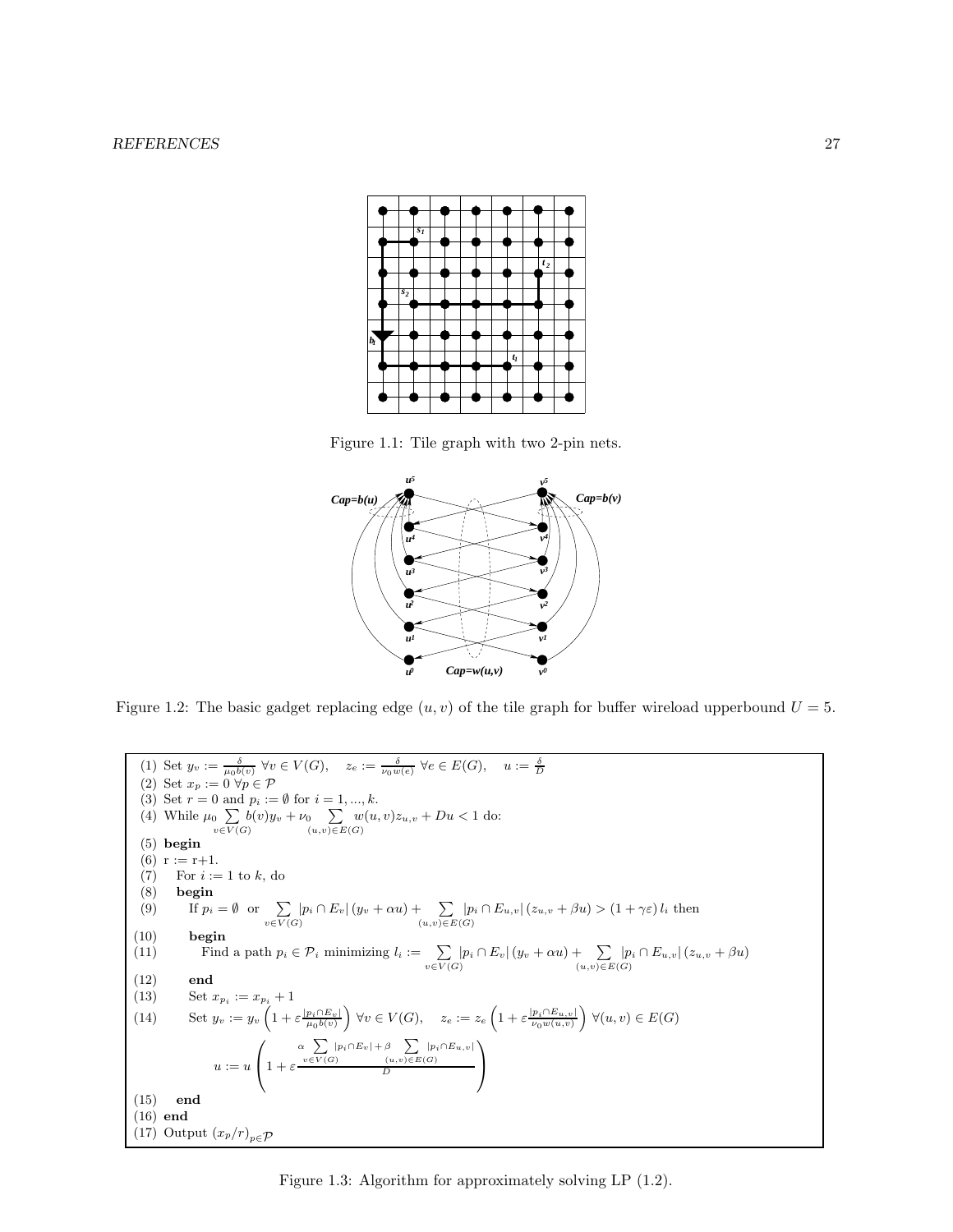

Figure 1.4: (a) Minimum buffered routing T of a 4-pin net with source s and sinks  $s_1, s_2, s_3$  produced by the algorithm in [6]. T has 2 buffers  $b_1$  and  $b_2$  and two Steiner points  $p_1$  and  $p_2$ . (b) Decomposition of T using fixed branching and fixed buffering. There are 7 resulting 2-pin nets:  $(s, b_1), (b_1, p_1), (p_1, s_1), (p_1, b_2), (b_2, p_2), (p_2, s_2),$  and  $(p_3, s_3)$ . (c) Decomposition of T using fixed branching and flexible buffering. There are 5 resulting 2-pin nets:  $(s, p_1), (p_1, s_1), (p_1, p_2), (p_2, s_2),$  and  $(p_3, s_3)$ . (d) Decomposition of T using half-flexible branching and flexible buffering. The Steiner point  $p_1$  is fixed and, therefore, split between 3 nets, while the Steiner point  $p_2$  is flexible. There are 2 resulting 2-pin nets:  $(s, p_1), (p_1, s_1)$  and one 3-pin net  $(p_1, s_2, s_3)$ .

```
(1) Set w^* := \infty(2) For all v \in V do \qquad // try all possible Steiner points
 (3) begin
 (4) For j := 0 to U
 (5) begin
 (6) Find a shortest v^{U-j} - t_i^1-path P_1 in H
 (7) For k := 0 to U - j(8) begin
 (9) Find a shortest v^{U-k} - t_i^2-path P_2 in H
(10) Find a shortest s_i^0 - v^{U-j-k}-path P_0 in H
(11) If w(P_0) + w(P_1) + w(P_2) \leq w^* then
(12) Set w^* := w(P_0) + w(P_1) + w(P_2); T^* := P_0 \cup P_1 \cup P_2(13) end
(14) end
(15) end
(16) return T^*
```




Figure 1.6: Gadget for polarity constraints with buffer load upperbound  $U = 2$ .